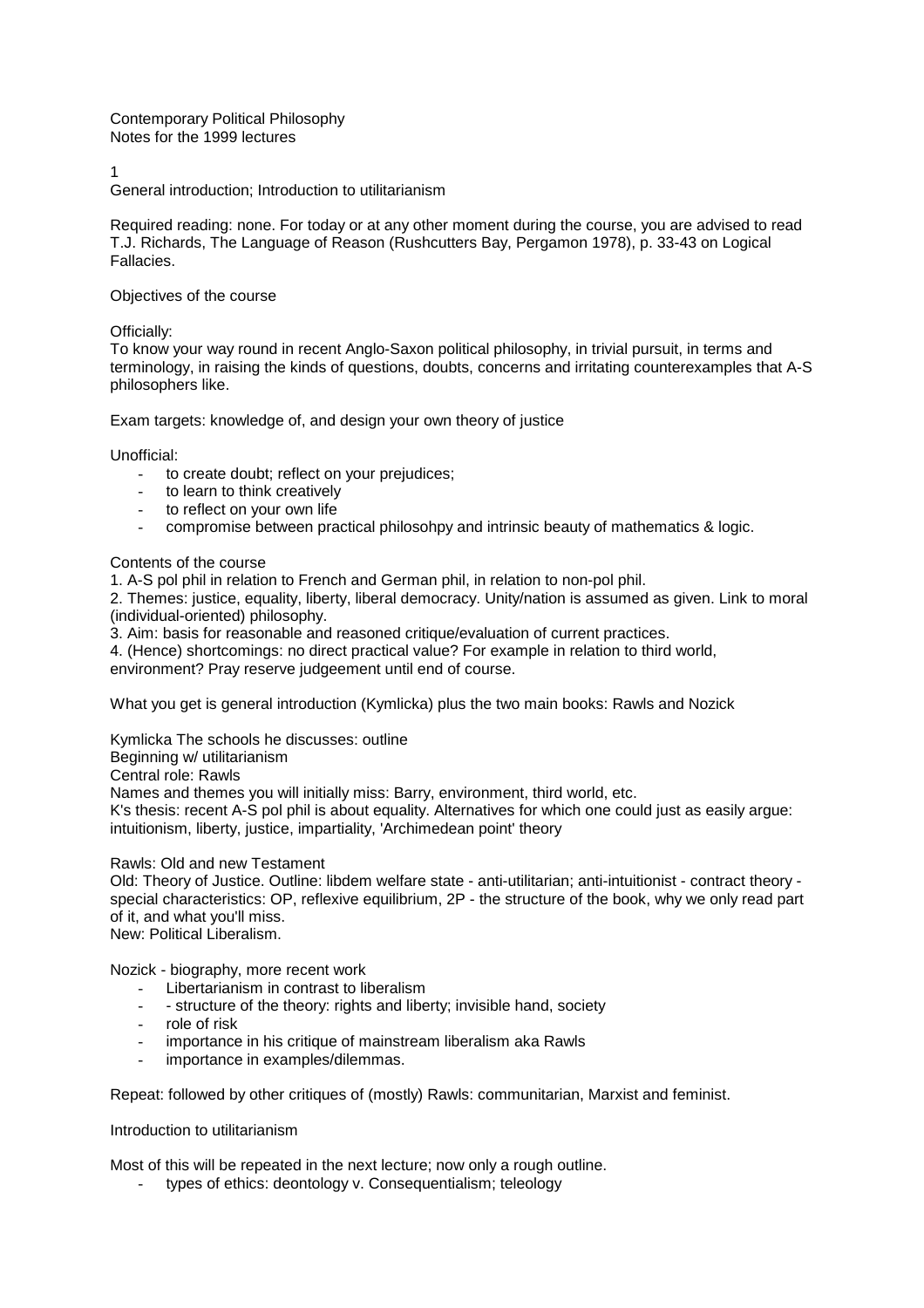- bases: natural order, positivism, consent (the right)
- Henceforth came utilitarianism, long ago.
- dominant theory until 1960s (Rawls); that's why it's in.

Utility, pleasure and pain, calculus

preferences, information

Background: autonomy of individual in preferences; neutrality w/ regard to his/her theory of the good; equality since all count equally. End of metaphysics, superstition & 'common good' ideas. Utilism and utilitarianism

Shades and schools: collective and individual.

Average and total utility: difference lies in 'making happy people' and 'making people happy' Act and rule utilitarianism (1<sup>st</sup> in Kymlicka's terms: U-agent); self-defeating, information.

cardinal utility, ordinal utility: intra- and interpersonal comparisons. NB: importance for economics and arguments for (free) market)!

Exampes of how it works:

- war
- hospital
- distribution of national budget
- social security
- education.
- Traffic policy

Note how util permeates society:

- NOT in use of the word 'utility': barbarised version of real utility
- -BUT in framing of questions: trade-offs, quantifiability, effects rather than intrinsic value, avoiding discussion on real merits, etc.

- Three things left undiscussed: History of util; that's for a difft. course; Why there are so many versions of util; Critique of util.

Both last questions are for later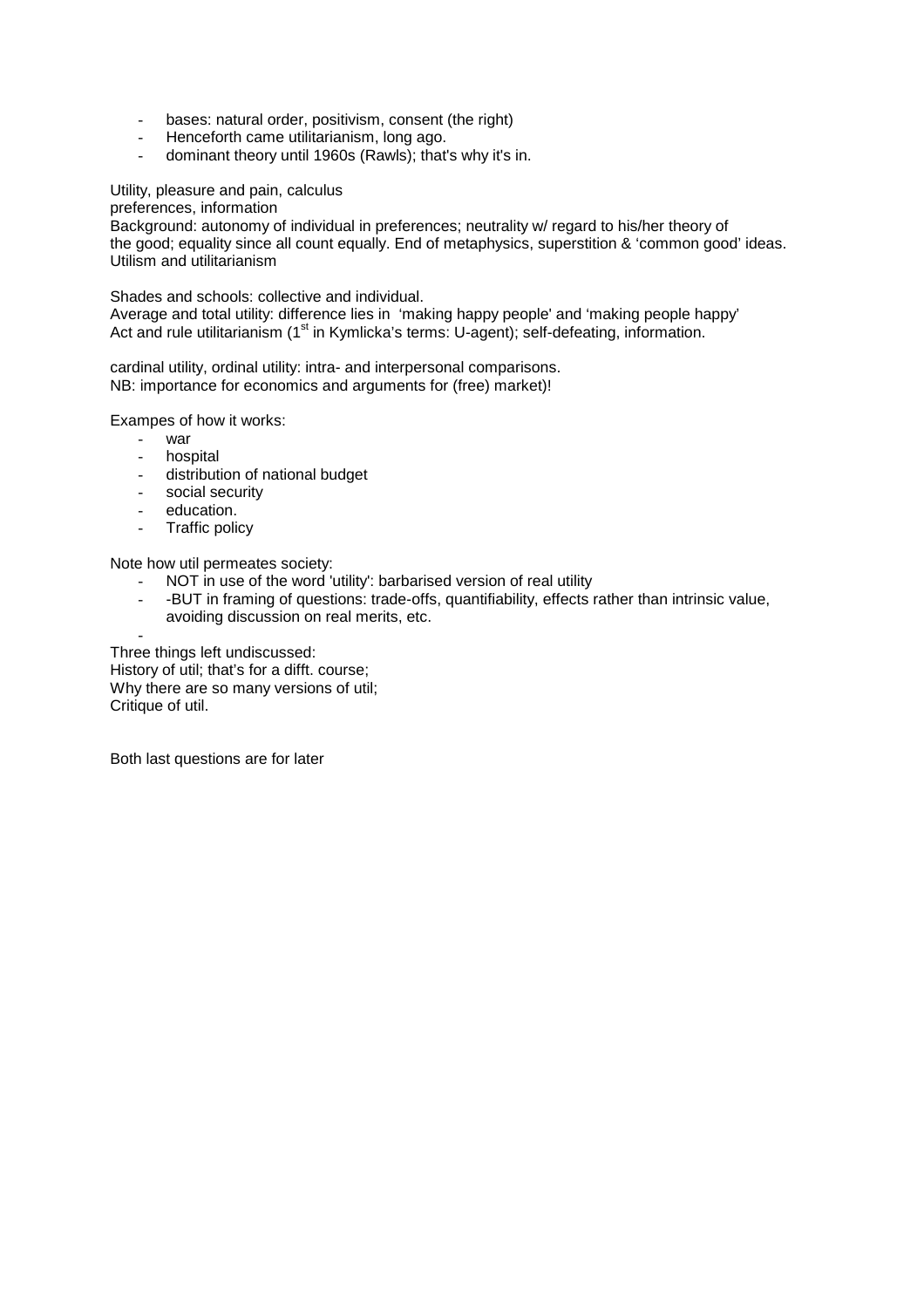Utilitarianism

Required reading: Will Kymhcka, Contemporary Political Philosophy (Oxford, Oxford University Press 1990),

Introduction and chapter on Utilitarianism

Utilitarianism: in more detail

Types of ethics: deontology v. consequentialism; teleology Util is conseq, therefore. excludes the rest. Some things are simply beyond discussion, impossible, unimaginable - in fact: private.

Bases: natural order, ositivism, consent (the right)

Util is positivistic; again, exclusion.

- what's wrong with natural rights etc? Hume, Moore, Popper
- why consent does not matter: suboptimal outcomes.
- so why then is utility so important? Discuss positive reasons for being a utilitarian.

Background: autonomy of individual in preferences; neutrality w/ regard to his/her theory of the good; equality since all count equally.

The concept: Utility, pleasure and pain, calculus & preferences, information

Hence: four types of utility' (see book):

- welfare hedonism: the experience of happiness; hedonism
- non-hedonistic mental-state: things may feel bad yet be valued as good;
- preference satisfaction. Real life, no machine life, yet may not always be good for us (make us happy): avoiding dentist, using heroine, etc. (Note: weak critique; circular)
- informed preferences:,rational preferences but what exactly is rational? How do we know that? And: May demand a lack of information, e.g. case of adultery. Finally (K does not mention this): rationality may demand a collective theory of the good.

Hence: Shades and schools in Utlilitarianism

collective and individual. Only the first of interest here. Note: basic idea of rational egoist, compatible with altruism.

Average and total utility: 'making happy people' and 'people happy'. Subtle addition: utility over life or at a moment/time slice; temporal impartiality.

Act and rule utilitarianism (1 st: U-agent); info vs self-defeating (extinguishing) character

cardinal utility, ordinal utility: intra- and interpersonal comparisons.

Show how it works: range goods, range possible worlds.

NB: importance for economics and arguments for (free) market)!

Explain: argument like this needed to prove that an economic system 'satisfies preferences'.

Repetition from lastr lecture: how U works: - war - hospital - distribution of national budget - social security - education. – traffic policy.

Note how difficult it is, especially when you're a subtle utilitarian and want to check out consequences for all people.

Some of U's good works:

- animal rights
- grand inquisitor

Critique of utilitarianism:

Following already discussed:

 $\mathfrak{p}$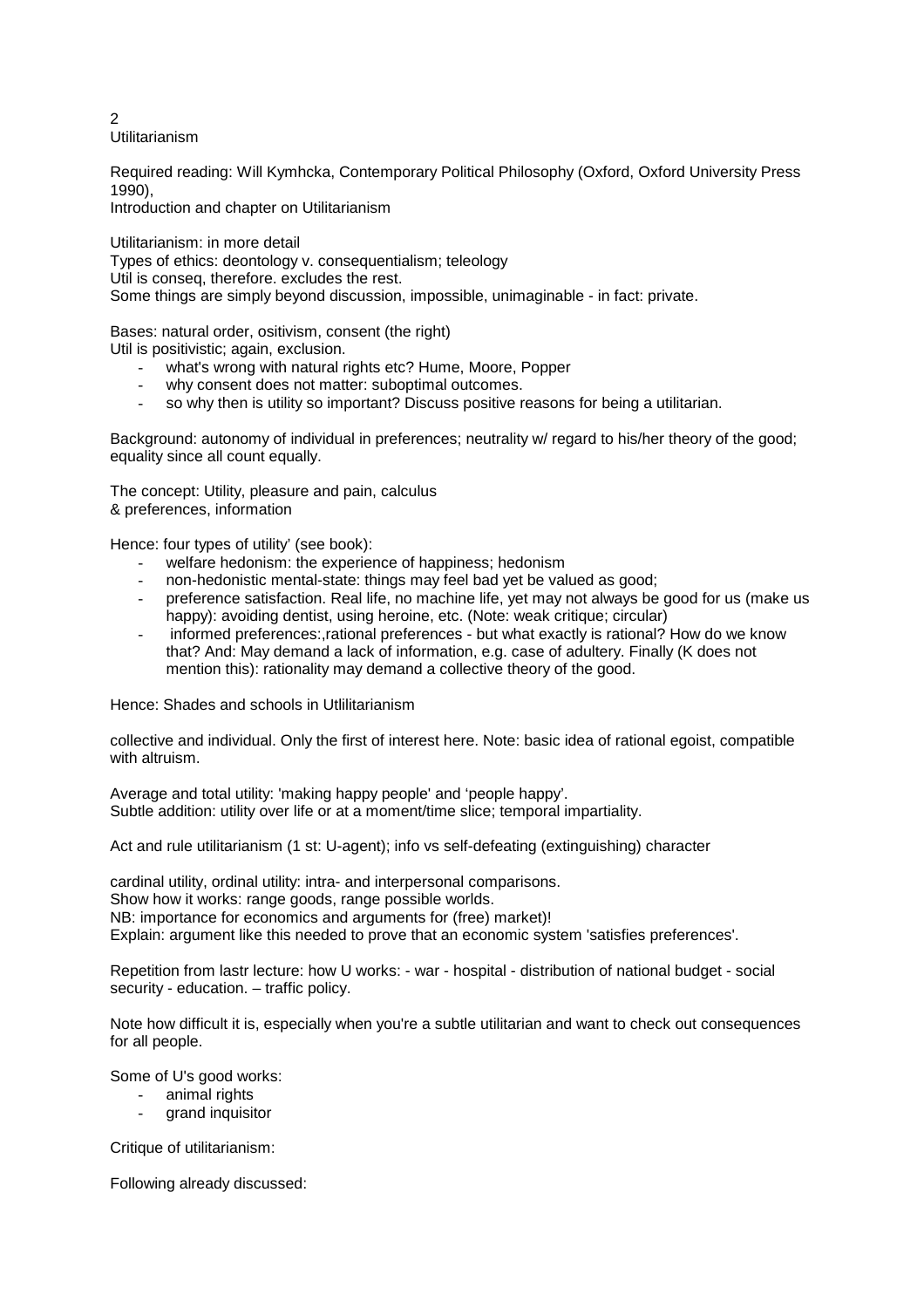- impractical?
- Impossibility of inter/intrapersonal comparisons?<br>- Lack of clarity about meaning of utility?
- Lack of clarity about meaning of utility?

## New: internal:

- problem of utility monster
- problem of responsibility and risk
- sacredness of preferences v real-world development.

New: other:

- trade-offs: one persons misery for another's happiness. Russian example.
- pushpin is as go as poetry; JS Mill, problem of guaranteeing 'valuable' or intrinsically important things.
- Sen on intrinsic value: things u cannot represent (liberty; example of two choices of government; liberal paradox)
- Rawls: taking difference between people seriously
- Rawls: critique on principle behind util: equality sacrificed; humans become utility machines.
- Rawls: insensitivity to different distributions of utility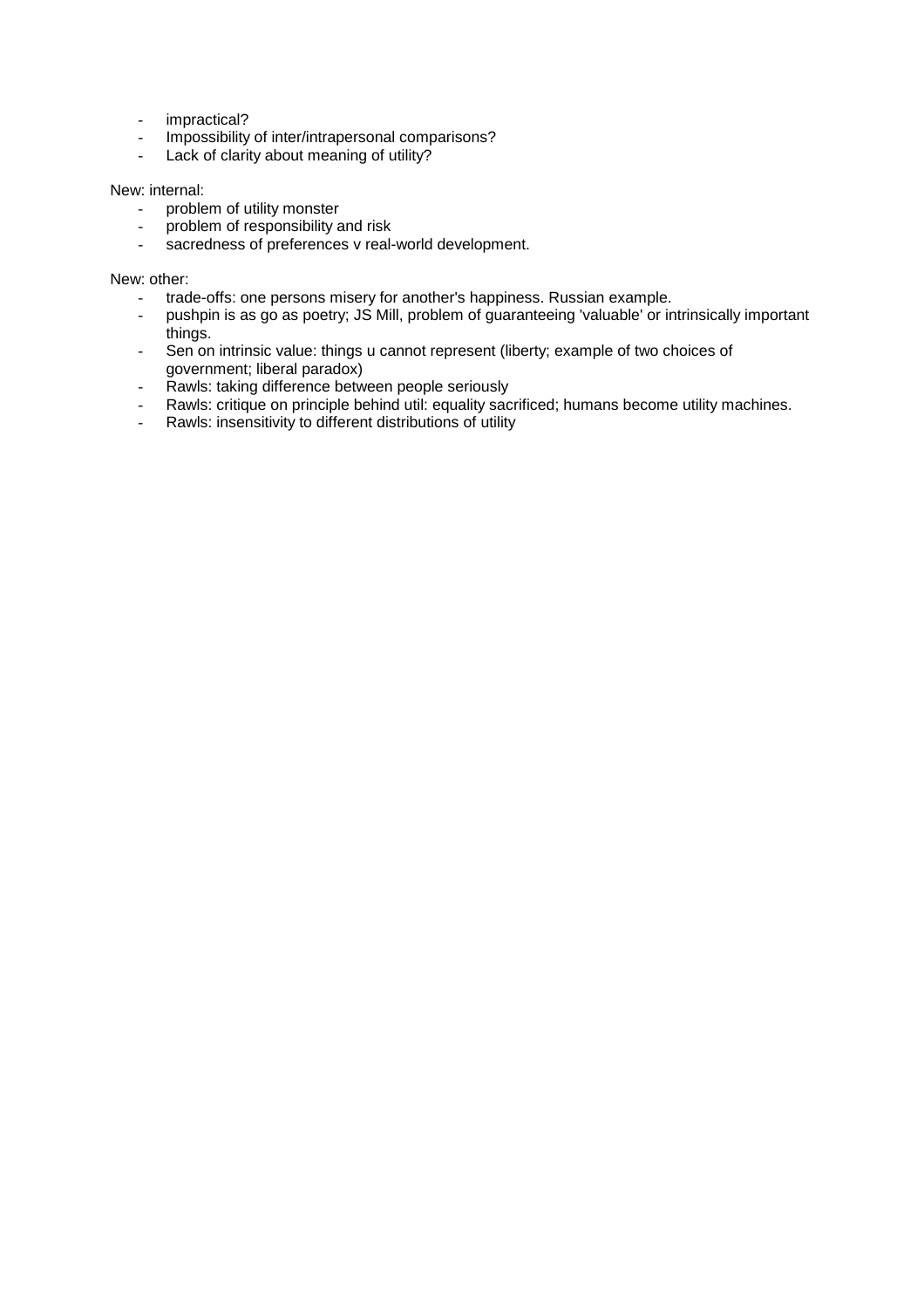#### 3 Liberal egalitarianism

Two types of problem with utilitarianism function as reasons for developing The Other View, i.e., liberal equality or egalitarianism:

- its not taking the difference between persons seriously, and
- its inability to deal with values other than utility/happiness.

1 Not taking the diff between persons seriously:

At first sight, only an adaptation/extension of utilitarianism:

- technically: distribution insentitive: one rich guy plus a million poor is as good as a minion and one almost poor people.
- argument behind that: humans as utility producers (trade-offs), no attention for their personal dreams, ambitions, plans etc. In util. terms: no guarantee that resulting distribution will warrant social co-operation and the production of a maximum amount of happiness, therefore utilitarianism is or can be self-defeating.

What is needed then is a theory of distributive justice, to supplement or possibly replace utilitarianism.

Explain: Aristotle's typology of justice, role of (re)distributive justice in society (St Augustine on robbers)

## What is distributive justice?

Usual description: Assignment of scarce goods to individuals on basis of a justified principle. Amendments:

- Assignment of individual rights to goods, acts etc.
- on the basis of a justified principle, but:
- principle presumes equality unless good reasons for devation are present.
- deviations in general defined as desert-based or need-based. (Ex: honours, aid.)
- equality of what to be defined: of indiv. utility, happiness, opportunities, freedoms, rights, goods, etc.
- Only in principle scarce goods.

Every state of affairs in a society can be seen as a result of a distribution scheme. Example: distribution card 1973. Distribution on the basis of equality, supplemented with need; no role for desert. Other example: distribution of gasoline today on the basis of financial power; kinda desert. Note: some people (eg libertarians) distinguish between enforced (re)distribution and natural distribution. They usually refuse to call the latter distribution.

In sum: util. must at least be supplemented with if not supplanted by a theory of distributive justice.

2 Second type of objection to utilitarianism: unable to deal w/ values other than utility/happiness:

- unable to include some things in calculation, e.g. liberty (Sen's point)
- unable to guarantee intrinsically valuable things, e.g. slavery, life, democracy etc.: can all be sacrificed if utility so demands, since pushpin is as good as poetry.

One could call this the Intuitionist objection, or the deontological objection (question of taste). It begs the question: why should some things be worth more than utility? Usual answer: intuition says so. But the question can be turned around as wen: why should utility be so important? Do we actually care more about utility than about say freedom, and if so, why should we or shouldn't we?

Intuition: Sidgwick. (cf Wissenburg, Imperfection & Impartiality, London, UCL Press 1999).

Note that since util. needs a distr. scheme, a distr. scheme needs principle of justice, principle needs defence of equality, and equality needs substantial meaning, even a writer who merely wants to improve utilitarianism ends up with this dilemma. And as from here, s/he has no reason to presume any longer that utilitarianism is more valuable or better or whatever: s/he has to begin all over.

Objection to intuitionism, also made by Rawls: no order, no real guarantee of correctness.

Reply or solution: impartial justification procedure. And this is where Rawls came in (1958: amending utilitarianism) and liberal egalitarianism began.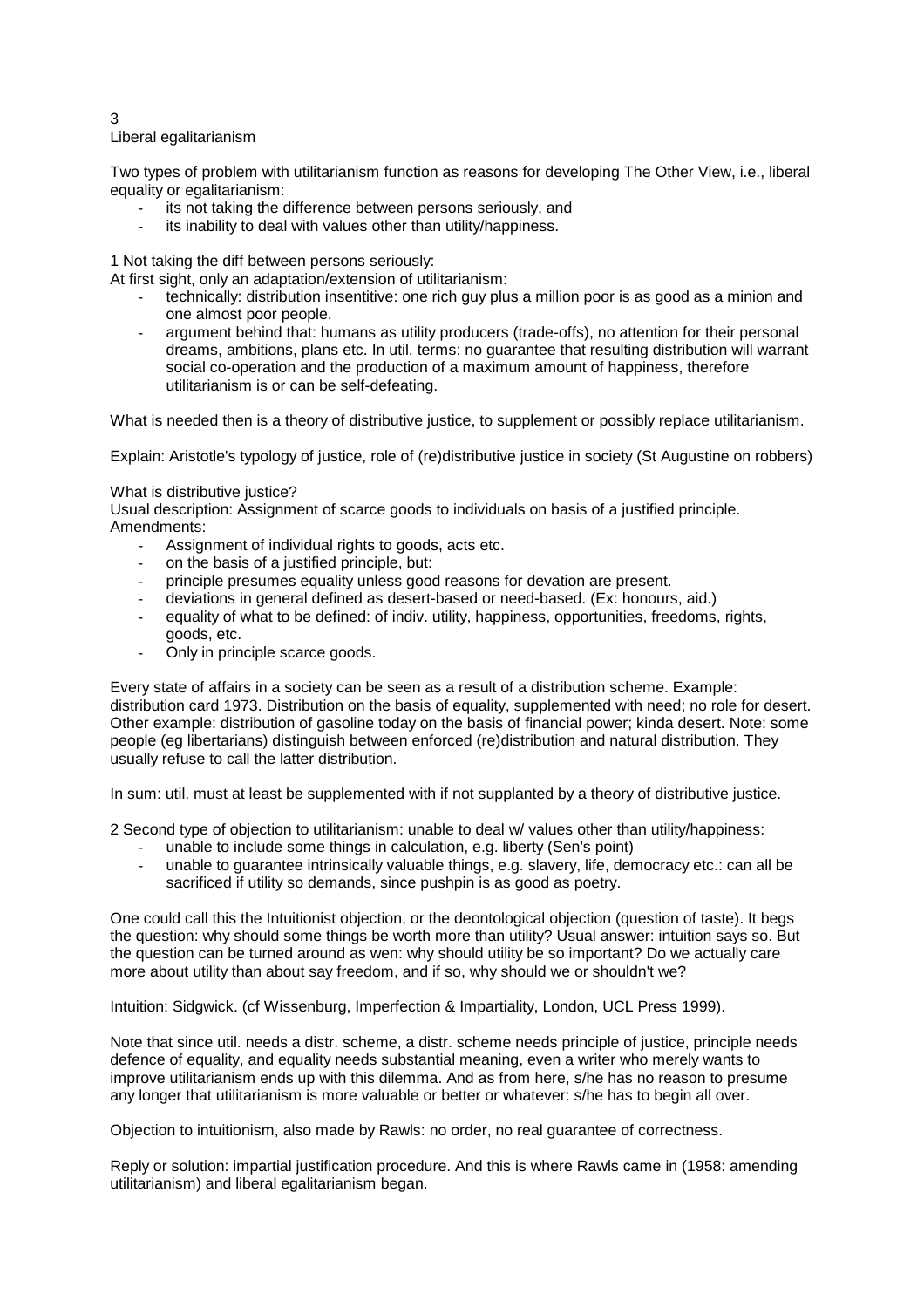## 3 Impartiality

A few basic suppositions, inherited from utilitarianism:

- no supreme theory of the good: liberal/practical plurality
- no a priori reason to distinguish between, discriminate against, act in favour of, any one particular person (not: all theories of the good are equally good - just persons): element of equality.

Plus more general ideas (old in philosophy, not nec'ly typically utilitarian):

- undeserved inequality to be ignored or even countered/compensated for.
- rejection of pure democracy. No serious philosopher truly 'believes' in democracy without reservations.

All this leads to the basic idea that political institutions like the state should be impartial, first and foremost, in a particular way: impartial with regard to people's plans of life. Alternatives could be: impartial with regard to people's individual preferences (cf. utilitarianism), with regard to people's deviant ideas on religious doctrine, etc.

It also leads to a problem. You don't seem to have a standard, something to hold on to, a decision procedure to choose between all the possible worlds in the universe. Without any reason to prefer any theory of the good, any person, the existing distribution of goods and talents, and without a random decision rule (democracy) - how do you proceed?

Answer: the impartial justification procedure, one that does not just apply rules impartially (e.g. 'all blondes to be shot on sight'), but also:

- makes rules under conditions that guarantee impartiality and
- makes impartial rules (i.e., rules that everyone should accept, given or despite moral plurality).

Looks like an impossible task but all it asks is a bit of creativity and in no time, you end up with dozens of Impartial Justification Procedures.

The utilitarians had their answer: the Impartial Observer. Its problem: biased by its own interest in utility.

Alternatively: sit under a tree until we all agree (contract theory); but philosophers wouldn't be philosophers if they didn't believe that this is only the representation of a purely logical argument.

## 4 Impartiality according to Rawls

Rawls's initial idea (1958): sit under a tree and distribute scarce goods so that everyone gets an equal share, that is: 'maximum amount of freedom and equality compatible with max. for others'. In later years, reflection and criticism forced him to create a more subtle teory; the result is extreme subtlety.

First adaptation: the veil of ignorance, guarantees impartiality yet attention for all theories of the good, all talents and handicaps, etc.

Second adaptation: reflexive equilibrium, guarantees acceptance in the real world.

Third and following adaptations: 'conditions of justice and choice', formulated in reflexive equilibrium. Examples: 'well-ordered society', relative scarcity, moral plurality, primary social goods, rational disinterest, Aristotelian principle, obligations to future generations, maximin, list of moral theories, etc.

Final adaptations in principle of justice:

- special and general conception of justice
- exclusion of exchanges between liberty and equality;
- lexical priority of liberty.
- introduction of inequality.
- In short: The two principles.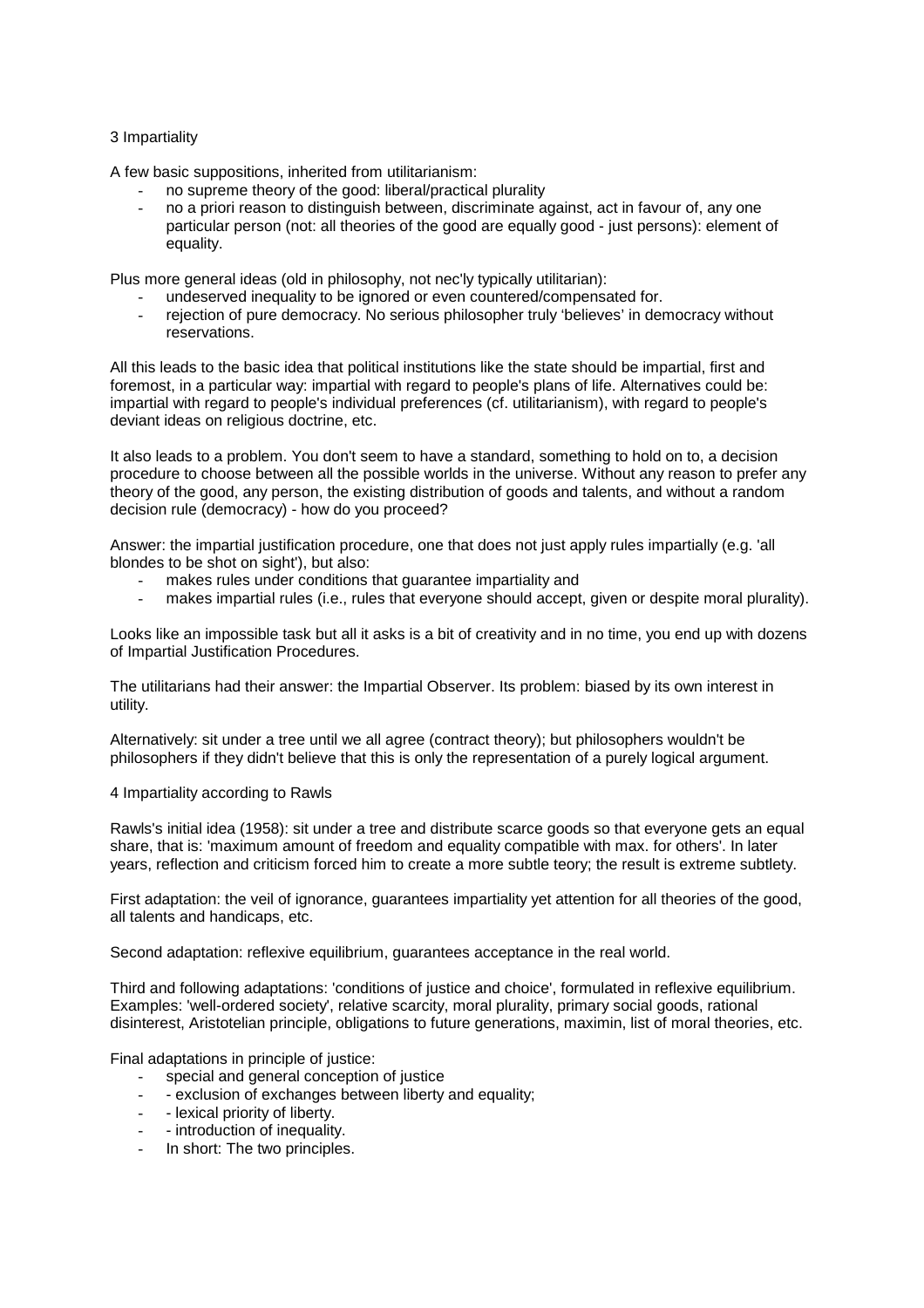Overwhelming influence, in philosophy, in welfare state politics, in international and environmental justice, etc.

5 Same, according to others including Dworkin

Each and every one of Rawls's decisions (precisions) has raised critique, resulting in alternative theories of justice - sometimes mere amendments or expansions, sometimes completely new theories.

- Ackerman: neutrality aboard a space ship. No memory loss required, just willingness to stict to conversational rules. Manna plus complications.
- Scanlon-Barry: no memory loss, no fiction; swap theories of the good, stand in all shoes, be 'reasonable' (argue only for what you can prove) etc.
- Dworkin: special attention to something Rawls forgot: primary social goods do not mean the same to us all (think of physical handicaps, utility monsters, etc.). Hence his idea of an island setting, auction with shells, swapping until 'envy test' satisfied. Following that: idea of deserved and undeserved (bad) luck: pooling of resources, insurance (cf. Welfare state).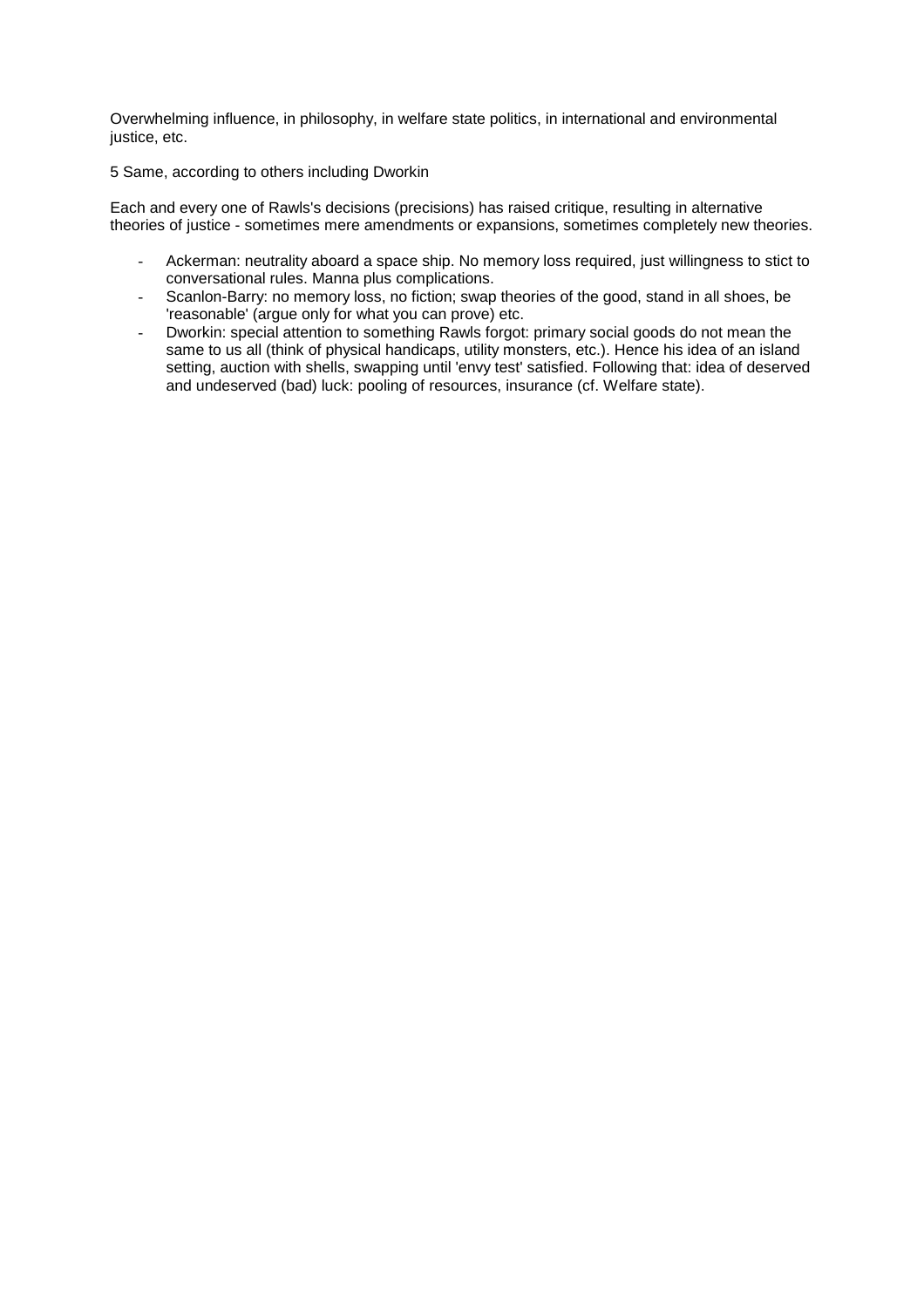4John Rawls - A general outline of the theory

Required reading: John Rawls, A Theory of Justice (Oxford, Oxford University Press 1971), Chapters 1-2

# Rawls, 1-2

First rough inventory of the text:

- justice first virtue of social institutions
- society coop venture, mutual advantage, conflict and identity of interests; principles needed for distribution benefits and burdens, rights and duties. Well-ordered society has Imown and accepted principles, and rules satisfying them.
- subject of justice: basic structure. Explain.
- main idea: (justice as) fairness. Cf. Game, formal justice, see section 14. (1) dividing a cake, perfect procedural justice (2) criminal trial: imperfect procedural justice: no secure rules for determining guilt; (3) pure procedural justice: correct /fair procedure, no unquestionable criterion (only 'shared idea of fairness').
- critique of utilitarianism, distinction between the good and the right, priority of the right.
- critique of intuitionism: source unclear, order. OP solves both problems.

- Reflective equilibrium: Considered judgements & conditions of the OP. Quote p. 121

The conditions (first informal set):

- object of distribution: primary social goods (rights and liberties, opportunities and power, income and wealth, a sense of one's own worth)
- rational individuals, plans of life and theories of the good; irreducible diversity
- relevant social positions
- list of principles;
	- o two principles: general & special conception (p. 61, 63, 83, 302)
	- o Interpretation of both: 1 st principle -liberty
	- o Interpretation second principle (sect. 12-13)
		- Difference principle: distrib. equal unless;
		- **table on p. 65: versus Pareto optimality (NWO)**
		- chain connection: advantage over maintaining pure equality
		- trickle-down effect
		- Fair equality of opportunity: cf Napoleon
		- overall: sect. 17: tendency towards equality.
		- Critique: blackmail
- the veil of ignorance: cf. Dividing the cake

explain table on p. 109:

principles for individuals: fairness, p. 112 top; natural duties, ie independent of shape of society: duty of justice (to contribute to mutual advantage).

Some words on the rest of Rawls's theory: four phases, etc.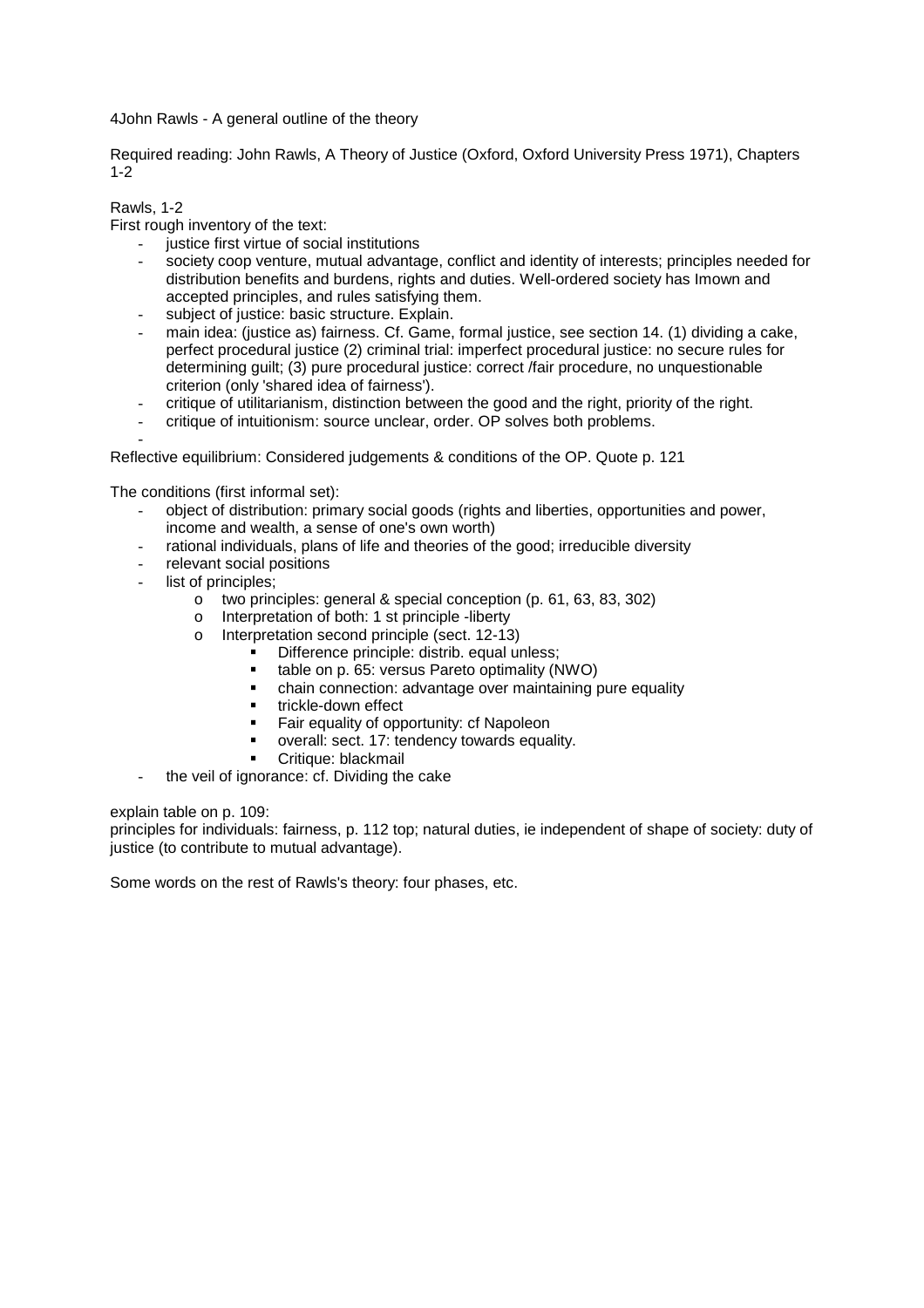5

Rawls II - The original position: finding a black cat in a dark room (blindfolded)

Required reading: John Rawls, A Theory of Justice (Oxford, Oxford University Press 1971), Chapter 3

Re-playing the OP, condition by condition:

0. Gather under a tree. Original Position. Problem of division & dividing the cake: what do we know and what not?

- 1. List of alternatives (2l): let's skip this for a moment. BLACK CAT
- 2. Circumstances of justice

- objective:

- Geographical territory
- rough equality of physical and mental powers,.
- Vulnerability to attack
- all coalitions can be blocked
- moderate scarcity
- subjective
- similar needs and interests: mutual advantage in co-op imaginable
- different plans of life/conceptions of the good: different ends & conflicting claims on resources
- mutual disinterest
- incomplete knowledge, memory, reasoning
- 3. Formal constraints generality:
- no proper names,
- no contingencies
- universality in application
- publicity
- ordering
- finality
- 4. The Veil of Ignorance: defence:
- dividing the cake
- Kantian noumenal self –
- no bargaining (use of 'morally arbitrary contingencies')
- EXCLUDED are (BLINDFOLD)
- place in society
- (mis)fortune in natural assests
- plan of life, psychology
- structure and wealth of their own society DARK ROOM
- generation ('care for next three')

## INCLUDED

- general facts about human society; politics; economic theory, social organisation, human psychology
- constraints and conditions
- 5. Rationality:
- preferences over options, maximum efficiency and effectivity PLUS no envy (mutual disinterest), PLUS sence of justice.
- In this context : maximin

## LIST on page 146

- 6. Once more: the list of alternatives. Which ones can we, and which ones can't we choose? (List on p. 124):
- E: Egoism: no ordering.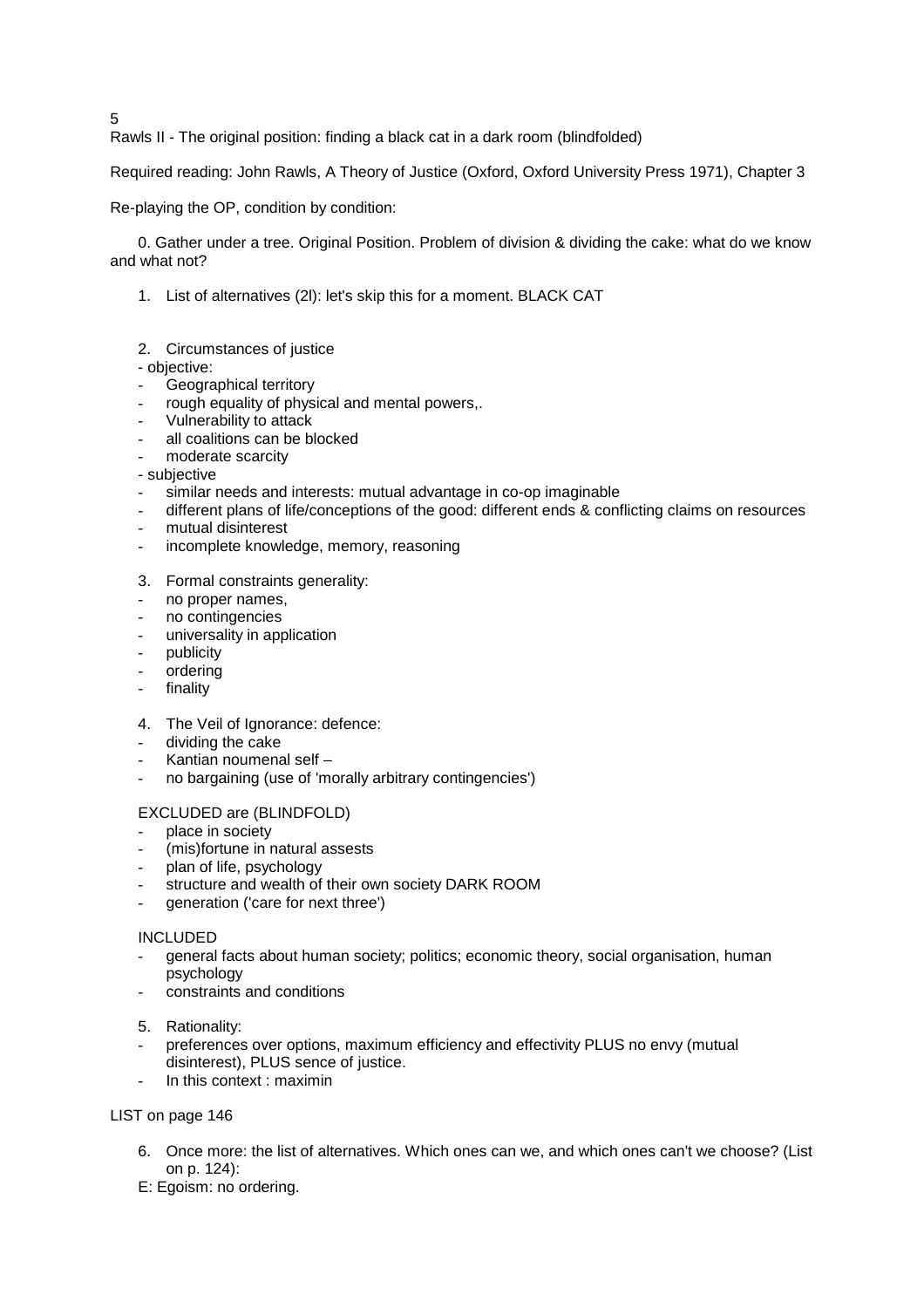D: Intuitionism: same (not discussed here in too great detail)

C: teleology: perfectionism presumes theory of the good

C: Class. Util: primary goods, self-interest, and sense of justice missing

- C: Average Util: same, plus maximin (see my sketch)
- B: mixed conceptions all meet similar problems.

In the end: do we agree? (Prima facie)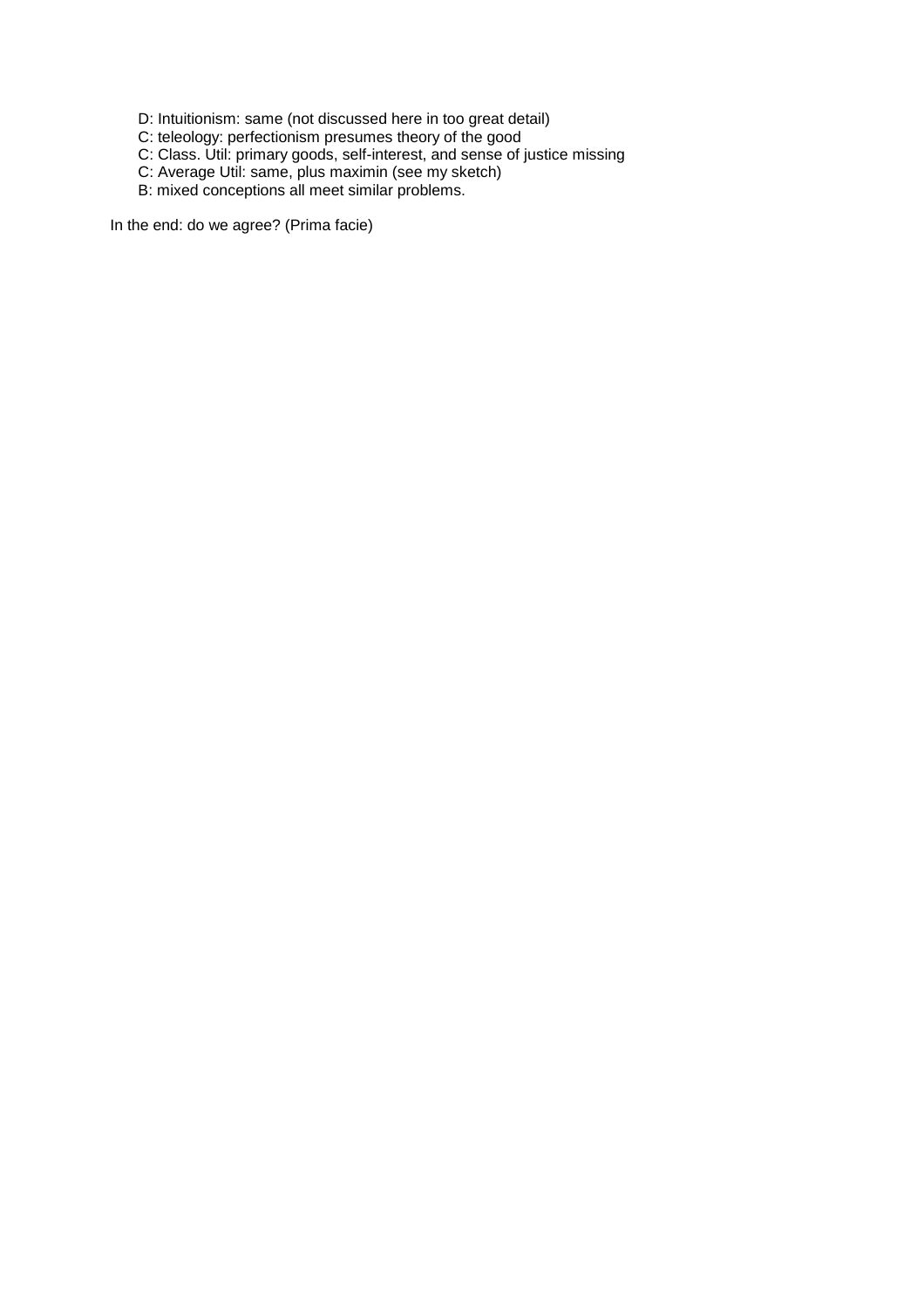6 Rawls III - On liberty

Required reading: John Rawls, A Tbeory of Justice (Oxford, Oxford University Press 1971), Chapter 4

Rawls, oddbits from last two weeks

Summary: The Right and the Good; priority in justice as fairness (pure procedural justice) OP and CJ in RE; comparison w/ dividing the cake. Choice conditions

maximin how to choose the two principles from the list (see last page of last lecture) details of the two principles (p. 302: in particular savings principle) four stage sequence: how to apply and use (next hour!). various questions from students

discussion: satisfied with Rawls's idea of impartiality?

last part of the book (liberty); critique of Rawls

(a) Rawls on Liberty, chapter 4 note: this bit important, clue to exam.

four-stage sequence constitution: veil partly lifted, general facts of their society, focus on first principle legislation: focus on second principle, application, adjudication: veil dropped

Application of the first principle in a constitution: distinguish: pos and neg liberty, two versions. R introduces worth of liberty. Cardinality?

modem and classic liberty: personal vs participation; R values first more. liberty to be limited only for liberty itself.

Example of liberty: consciousness.

Lib of c is CJ, intuitive, basic, but can also be defended w/ appeal to OP (or better understood) Implied in OP: risk; future generations; therefore absolute liberty. Sectarians: appeal to reason and OP/CJ, justifies limits to sect's liberty

Question of toleration immediately rises.

Limits to lib of cons' only for public order and security; implied by equality of all in OP interpretation of the condition open; more limits to state interference needed, eg reasonable expectation that public won't be harmed. In general: bias against limiting, onus of proof on those who wish to limit liberty.

Note: lib of con thus not base on philos or metaphys doctrine or expediency, but CJ - this is an

advantage, compare Aquinas' biased reasons for limited (limiting) toleration.

Toleration of the intolerant

- in OP no religion recognised as superior, therefore no right for any religion to claim this in real life, therefore non-co-operation with its missionary activities justified, and no reason for them to complain.
- it does not yet follow that we can stop tolerating them; even reason to believe intolerant sect cannot survive in tolerant society.
- Clear and present danger ideology.

Political justice and the constitution: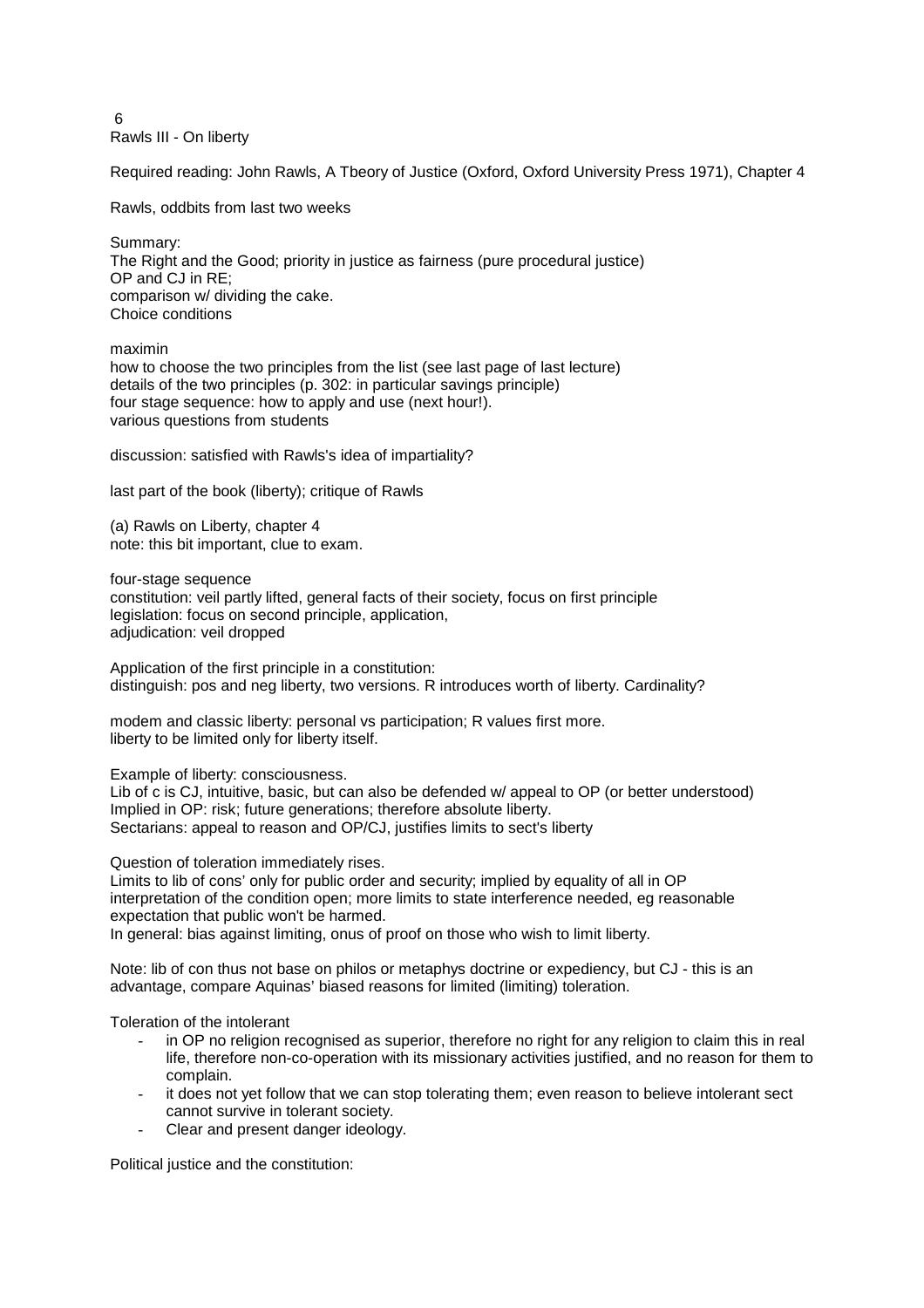OP implies equal participation, one elector one vote, no regard for intensity, equal access to office; fair chance to participate, implying other liberties (speech, assembly), active policies needed to guarantee equal access to media for rich and poor.

Role of representatives: justice first, private voters' interests second

Limits to democracy: bills of rights etc. Compatible with OP Intensity of preferences accounted for by attention for justice. Pol liberty is means to end, viz,,liberty as such, therefore inequality under diff principle rules allowed? Rawls' answer is negative. Not just a means.

(Skip: rule of law)

Priority of liberty defined: in luxury, no reason left to trade in liberty for other gains. Amended first principle, p. 250

Kantian interpretation: noumenal selves, autonomy vs heteronomy plus categorical imperative; adherence to pp of justice due to desire to be autonomous.

## (b) critique

note that R has been used extensively in many contexts but there has also been fundamental critique: eg:

- original position, conditions of
- international dimension: no justification for natural assests of a country, eg.
- well-ordered society.
- We all want more? Buddhism
- Intergenerational justice
- Cohen on difference principle
- same on slavery of the talented
- marking an exam
- libertarian critique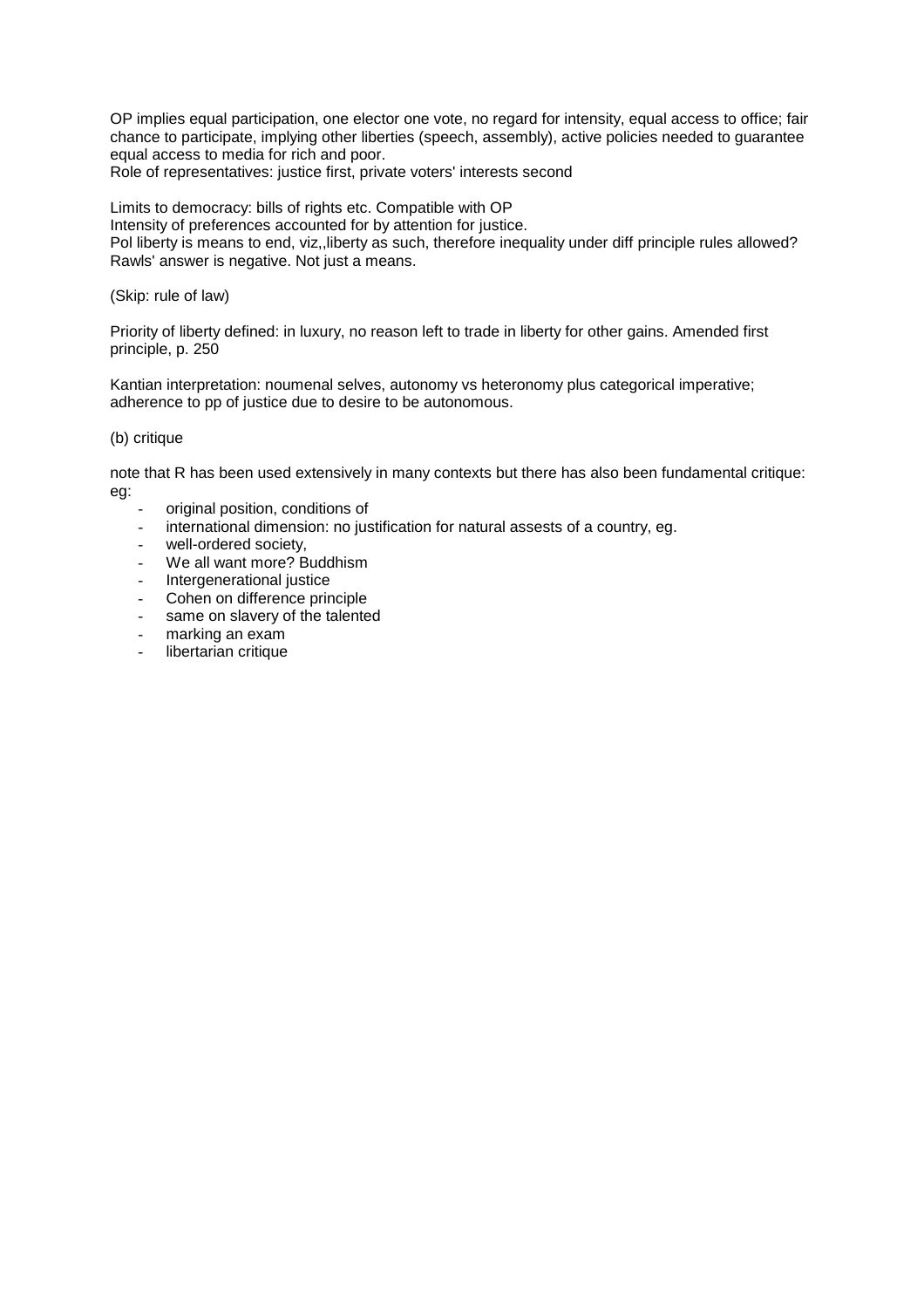7 Libertariansm, an introduction

## Required reading:

Will Kymlicka, Contemporary Political Philosophy (Oxford, Oxford University Press 1990), chapter on Libertarianism

libertarianism: background in Locke, self-ownership, free-market capitalism Hence Nozick's entitlement theory, rejection of redistribution, night-watchman state

- 1. ambition-sensitivity, not; endowment-insensitivity. Role of caritas. Note: lib-egal tax evasion/paying etc is in theory just as difficult and necessary as caritas in libt.
- 2. Problems with enough and as good; with individual original acquisition

Hence also Nozick's famous Wilt Chamberlain example.

Versions of libt:

- N's rights, problem defined on p 124: self-ownership is not absolute.
- Mutual advantage, eg Gauthier and Buchanan; problem: unfair initial distribution of power, immorality or amorality
- Liberty is fundamental
	- $\circ$  problem: teleological aka aimed liberty; inconsistent because not fundamental
	- o or neutral liberty, cf Rawls principle; again not fundamental but heteronomous, also no
		- standard for value of liberties (Albania example): cardinal vs worth of freedom
	- o or purposive liberty, involving worth of freedom, results again in Rawls's principle.

Against this: Sen's example (liberal paradox), once more.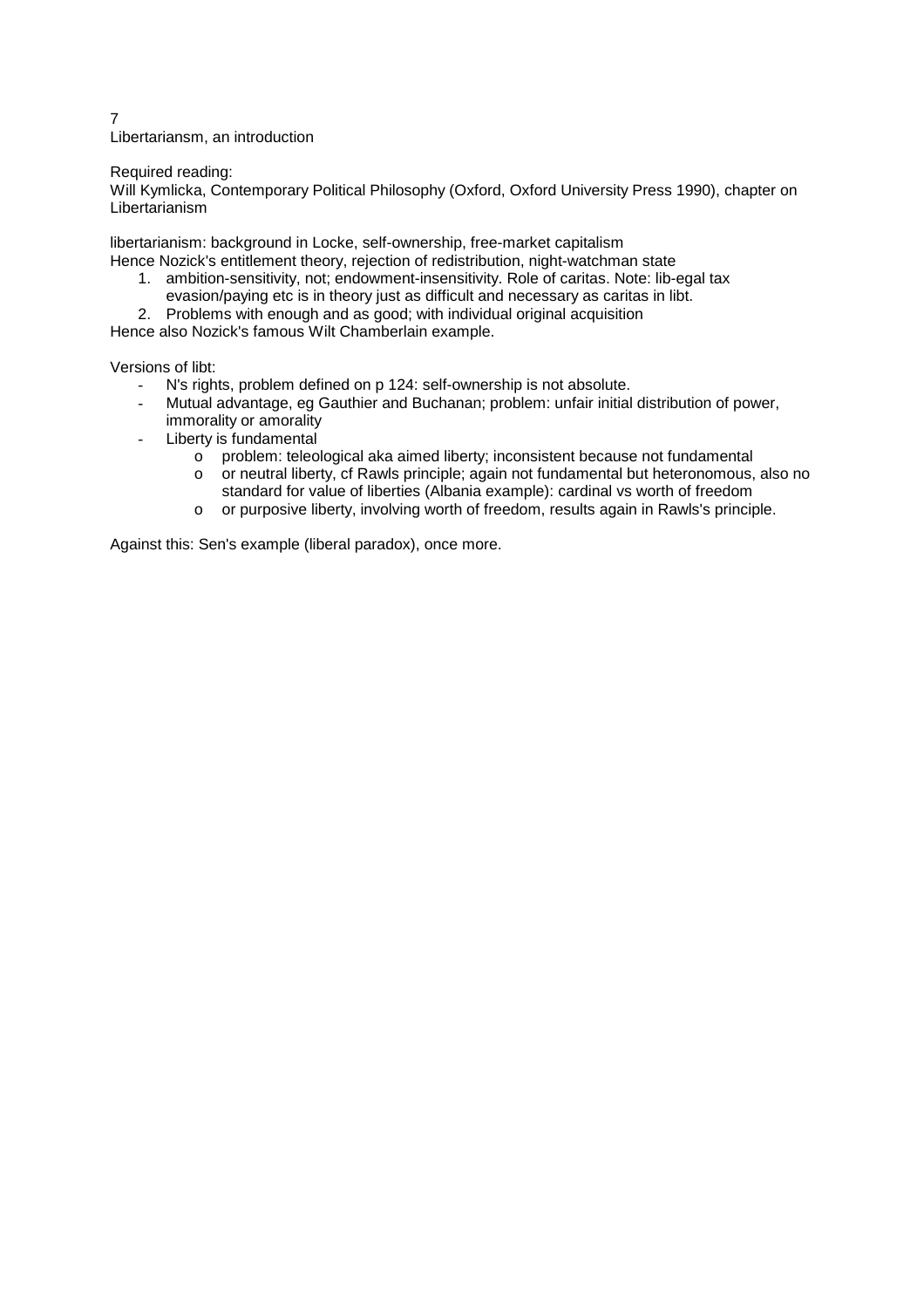8

Robert Nozick - A general outline of the theory

Required reading: Robert Nozick, Anarchy, State and Utopia (New York, Basic Books 1974), Chapters 1-3

1 Justification of the minimal state

Natural Rights: explain once more

- natural needs; equality; 'rights' to satisfy these; natural law. Think of max lib compatible w. Same for others.
- Locke: state is there to protect natural rights, not replace them

State of nature

- Locke: precedes contract
- Nozick: no contract but invisible hand
- Background: justification of the state

Fair comparison: friendly state of nature (vs Hobbes's short, nasty and brutish life), best possible anarchy, vs state with all its alleged advantages.

Sequence to DPA

Security; agency; dominant protective agency No state: no monopoly on violence, non-members not protected Step beyond: monopoly on violence, ultraminimal state Last step: minimal state (night-watchman) How to make these steps:

- constraints versus goals/end-states: 'people as ends in themselves', therefore inviolable, therefore constraints meaning humans are not used as means. Bit on animals and plans of life (next lecture), bit on the experience machine, bit on 'meaning of life' basis of constraints, admit is-ought gap and underdetermination.
- - risk: justifies constraining people. More on this next lecture
- 2 Justification of the state, Mark 2: the contract theory

Chapter 10: p. 299 read out. Utopia of utopias, hence the title of the book.

3 Beyond the minimal state

Can we get beyond? No we can't. First of all, it would violate the voluntary nature of the minimal state created sofar. Apart from that, two more general reasons, negative and positive:

# (3.1) Redistribution is nonsense

Chamberlain

the rejection of redistribution: requires end-result principles, neglects the history of existig distributions. Requires patterning and liberty upsets that. Cf Sens liberal paradox, 164 ff.

(3.2) justice is in entitlements

In other words, what we need is an historical principle of justice, taking account of what we have done to deserve our holdings.

NB: minimal state compensates non-paying members, it does not redistribute anything. In short: justice in Nozick is retributive not redistributive.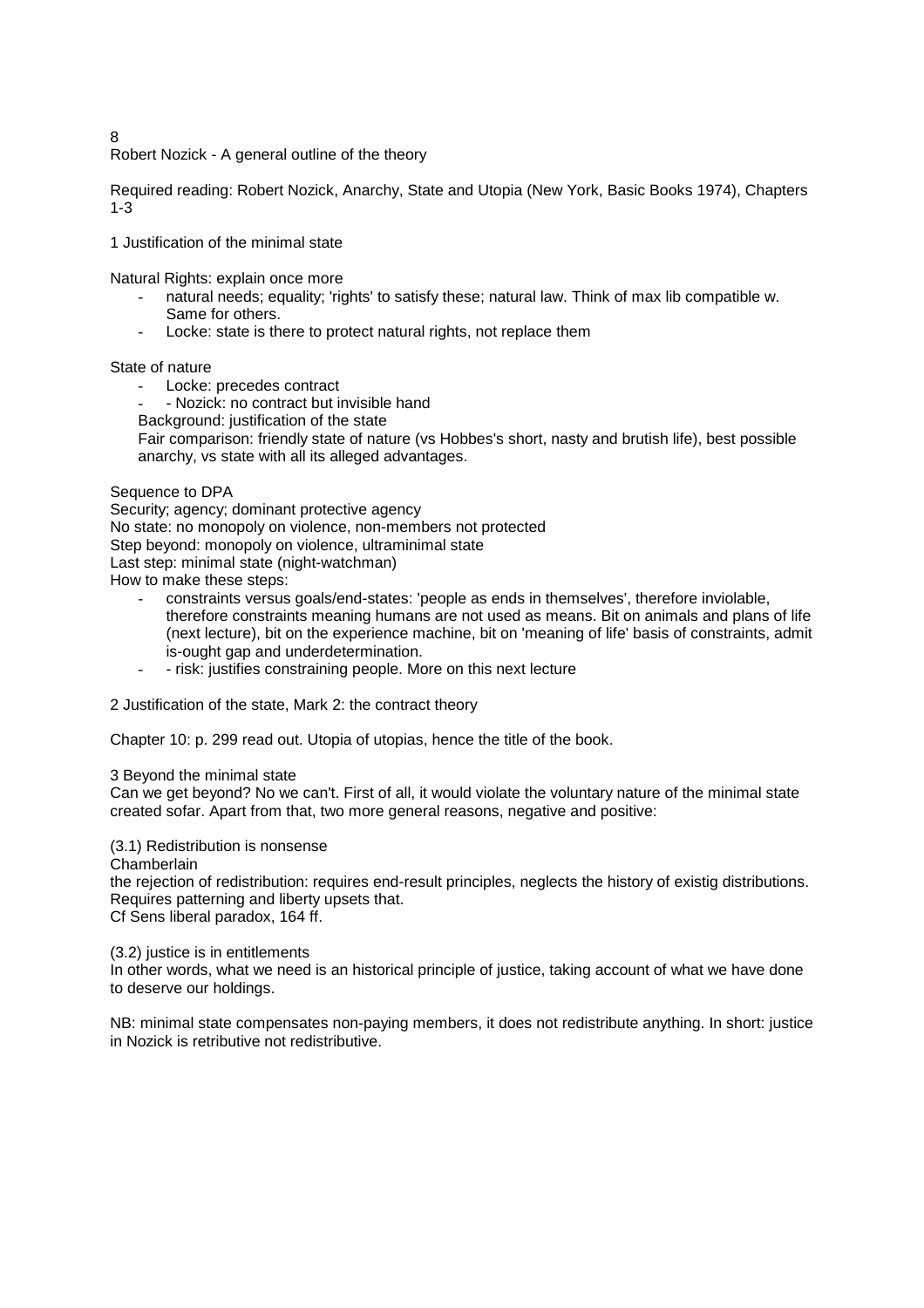$\Omega$ 

Nozick II - Risks, prohibition and protection

10 Nozick III - Entitlement theory

Required reading: Robert Nozick, Anarchy, State and Utopia (New York, Basic Books 1974), Chapters 4-6 and Chapter 7, Section 1.

1 Entitlements

Summary of last week: is there a 'beyond' the minimal state?

- would violate voluntariness, idea of liberarian constraints
- would be self-defeating, cf Chamberlain and Sen
- and neglects history, which an alternative theory of justice does not: entitlements.

Basis of entitlements: honest work.

Three principles for justice in entitlements

Locke's proviso; Nozick's compensation amendment.

## 2 Risks

Compensation is the key-word. That allows you to go beyond a DPA and an ultraminimal to a minimal state.

DPA plus independents

risk and prohibition, immediate requirement of compensation

why prohibit anything?

- retribution does not deter: calculating citizen
- compensation without prohibition, aka splitting the benefits, does not deter e
- what counts and remains is fear, even fear that damage may be irrepairable. Arm breaking, random factor. What also counts is the absence of consent.
- exception to the rule: if consent should reasonably be given but can't be asked, go ahead.
- compensation to be granted to he-who-is-now-prohibited-from-doing-risky-things.

NB: Productive exchange: mutual benefit, vs 'relief from a threat'. Only those who are hindered in productive exchange by prohibition to be compensated

3 Green political theory

Nozick is/was about the first political theorist to discuss environmental issues; link to early Seventies. Related (and in USA still popular) is environmental ethics.

Very interesting and popular field nowadays, time you should know something about it, e.g, to illustrate that the theories discussed here are not only about abstract questions and boring state institutions.

Green political theory deals with issues like the following:

- the value of nature: intrinsic or instrumental (ecocentrism or anthropocentrism)
- the status of animals (zoocentrism? Vs speciesism) (vegetarianism)
- what to do with our political responsibilities towards nature: resource management, stewardship, sustainable growth, sustainability, 'non-interference' etc. (Goals vs process)

Theories discussed sofar have developed answers to these, alternatives to classic green ideologies (ecosocialism, ecoanarchism, eco-authoritarianism).

Take utilitarianism:

- value of nature is instrumental; there is no other value
- animals suffer (Peter Singer, Animal Liberation); calculus, plus interests in our handling of nature (Note: status of animals contingent) (Note: part of the theoretical basis of RSPCA)
- our responsibilities depend on how much we (incl. Animals) care about descendants; discount rate; destruction/deterioration allowed (think of nuclear waste); investment and destruction may be rational; substitutability question (plastic trees); issue of making happy people or making people happy.

Take Rawls:

- things can have intrinsic value but nature seems not to have it; instrumental, resource.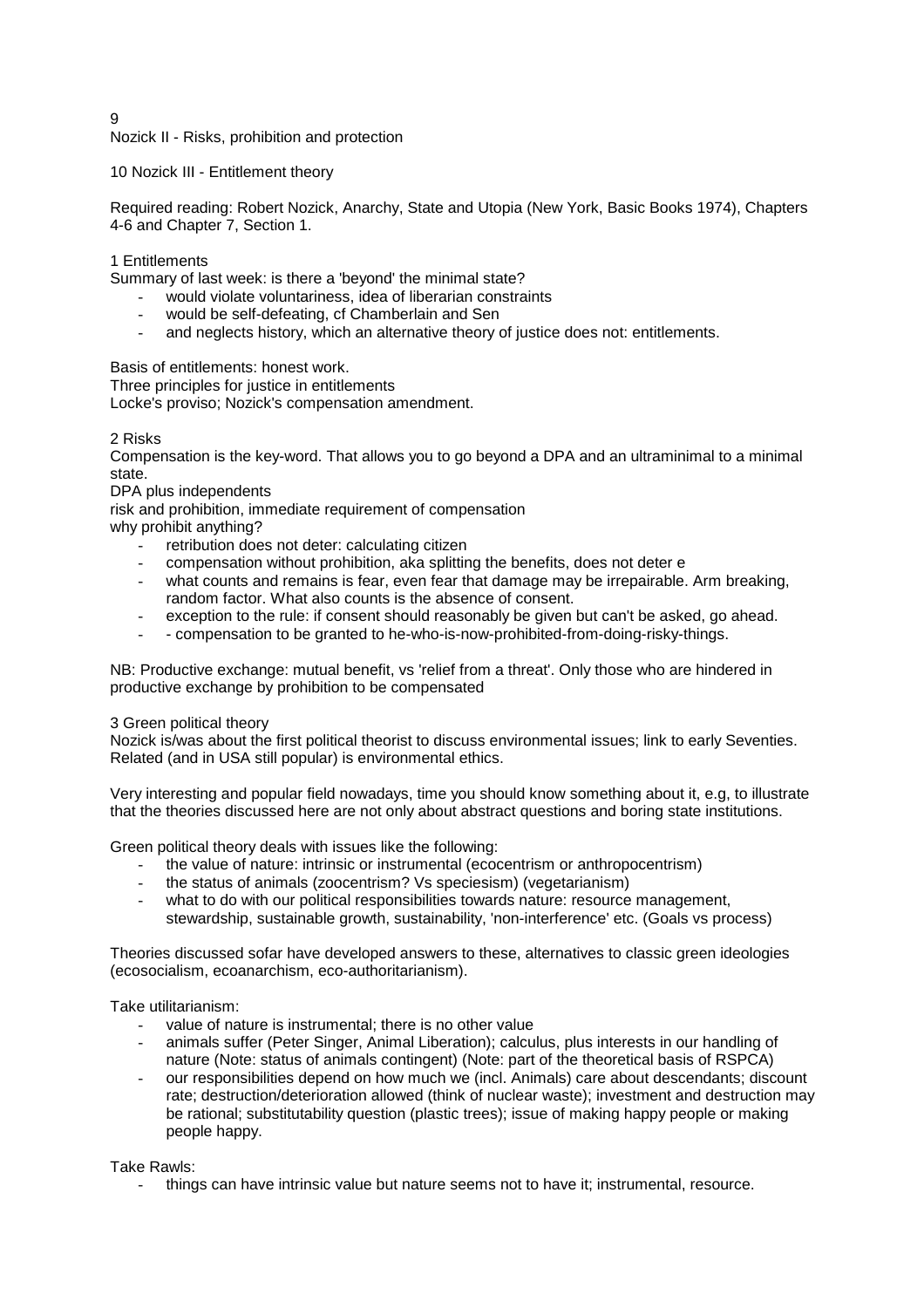- animals are not rational agents, not subjects of justice
- versus discount rate: obligation to future generations impartial, see savings principle.

Amendments to Rawls:

- 'sustainability' as precondition of survival; 'zero principle'. Note: discussion on sustainability (meaning; NY thesis).
- animals qualify as recipients; we could be like them; rationality is undeserved therefore morally arbitrary;

Libertarianism:

- value of nature instrumental; see Nozick on pollution: include environmental costs in compensation, see them merely as subject for cost-benefit analysis; private property best way to protect nature.
- status of animals: criteria, plan of life, etc; also Kant's argument (indirect protection). Central role of this issue: why do humans count? Cf Nozick on aliens (or Greek gods).

The latest: civil rights for great apes in New Zealand? (Only some twenty animals there).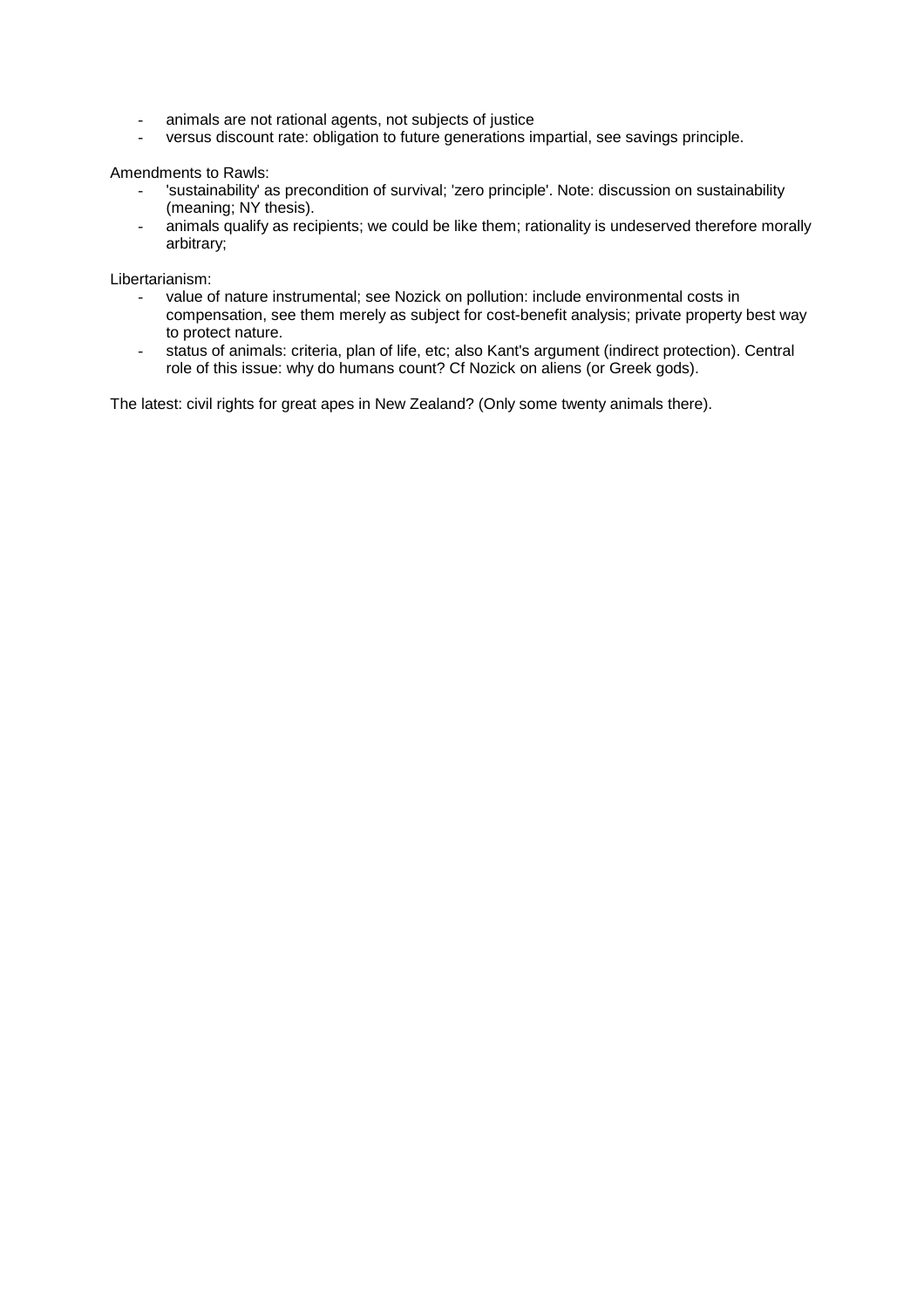11 Communitarianism

Required reading:

Will Kymlicka, Contemporary Political Philosophy (Oxford, Oxford University Press 1990), chapter on Communitarianism

1 What is Communitarianism?

- part empirical critique, part normative critique, of mainstream liberalism (Rawls etc.)
- part attempt at developing alternative view. Turned out to be more successful in this respect than Kymlicka expected.

2 What is it about, in general?

- an idealistic (vs materialistic) conception of Self and Culture, of the Self as product and producer of Culture.
- Conservative: clearly full of romantic elements, return to a (non-existent) past of 'closed' communities.
- A-political: it has little to say about the exact shape of the Good society, or about distributive justice, or production; in this respect, links to postmodernism are obvious.

## 3 What is it about, in detail?

3.1 Critique of the self

- Roots in Romanticism, Rousseau, also (a bit) in Wittgenstein (language game theory); deeper roots in conservatism through the ages, e.g. Roman critique of extension of citizenship and 'deviation from the paths of the elders' (loss of rural basis of Roman aristocracy, decline of interest/importance of rural life etc; Cato).
- 'Official' start as a (mistaken?) critique of Rawls:
	- o Original position: abstract(ed) individuals, the 'self' defined as prior to (existing independent of) its ends. (so-called unencumbered self). Would be an impossible picture of the true self.
	- o According to Sandel, the truth is that the self is 'embedded': it is identical with, defined by, its ends; it is part of and product of a culture, particularly a culture's understanding of good and evil, right and wrong; it is necessarily defined by and defines itself through, that culture.
	- o Therefore: problem of justification: the methods of liberals (OP, contract etc.) are insufficient.
- Extensions of comm' critique:
	- o Nozick and all mainstream political philosophy: idea of a plan of life becomes impossible, since there is no distinction between self and ends, no conscious planning, no role in plan of life for culture.
	- o Critique of rights: property rights as in Nozick, deontic rights overruling utilitarianism (e.g. Rawls' 2 principles; cf JS Mill). Fear of an 'anomic' society where rights are used as trumps by egoists to destroy the fabric of society by putting the individual above the Common Weal.
	- o Link here to Aristotle's view of the good society, and to Plato (Politeia, not Nomos)
- 3.2. Critique of self-determination
	- Rawls: allows every theory of the good & lets individual decide on her own
	- Communitarians:
		- $\circ$  Ideas and values are shaped by environment; theory of the good is a product of that environment
		- o One's culture/commonwealth has (incorporates) its own theory of the good (compare eg Dutch, American, Moroccan, Iranian cultures)
		- o Culture's theory of the good has priority over individuals' deviations (question of survival of the fabric of society, the basis after all of individual existence)
		- o It defines the margins for individual theories of the good, for individuals' plans of life.
			- Therefore no threat of destruction of culture is to be tolerated; No room for ideas like the pointlessness of being or 'license'.
		- And all this would be both empirically true and normatively undeniable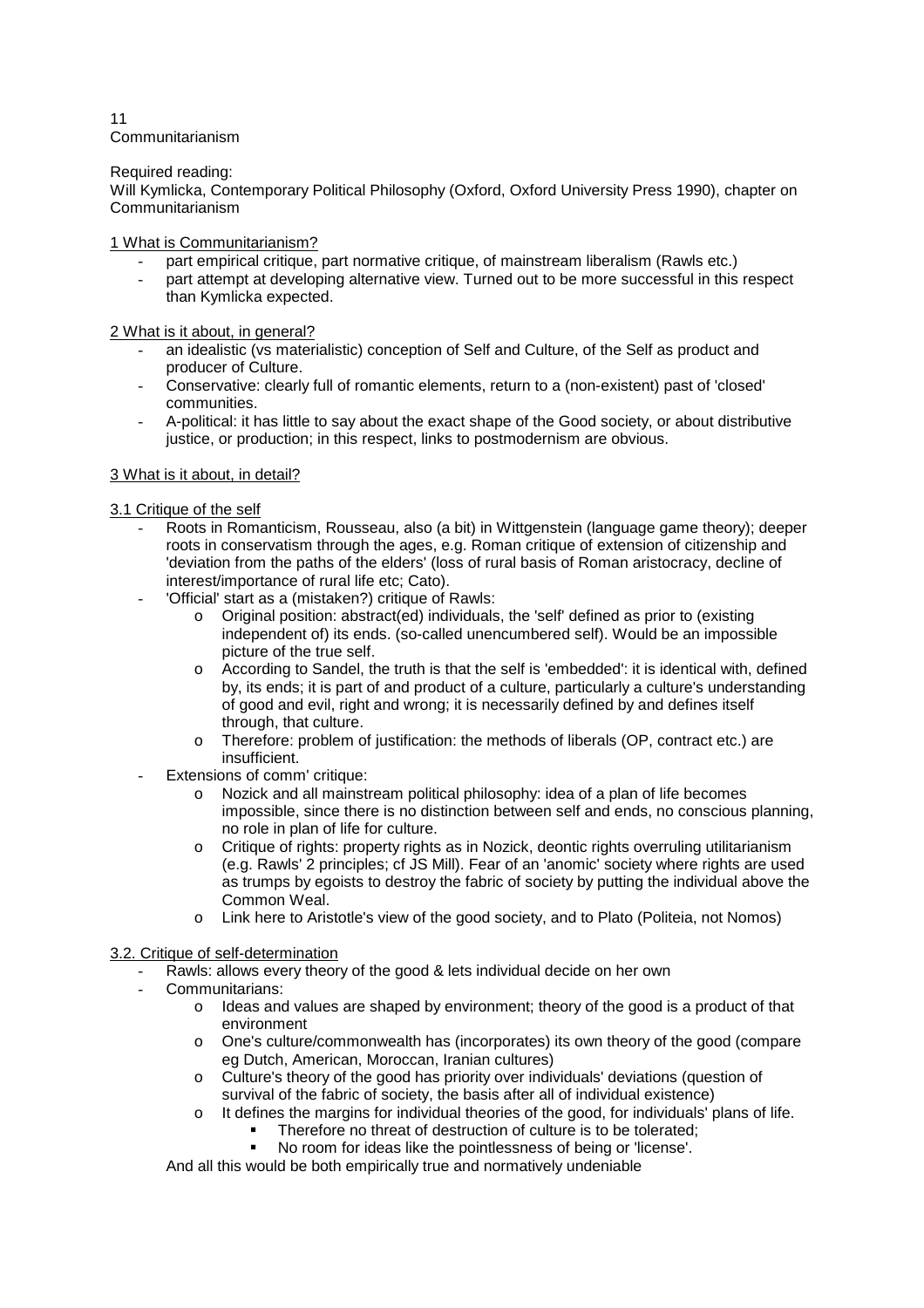Note: communitarianism can be defended in two ways:

- liberal: taking all theories of the good seriously, including that of the ruling culture; since latter is a precondition for existence of former, it would have priority; and
- 'there are no 'rights' other than what a society's language game allows you to understand'

## 3.3 Critique of the Good Society

- Rawls: protect and maximize individual liberty
	- Communitarians: Protect existing culture above all else and maximize its potential.
		- o Not because it is good
		- o But because it is THE good, the ONLY good we, as members and products of a shared culture, (can) understand
		- o Thus: because it is good for individuals, prevents anomy, alienation. (QUOTE Walzer, lecture in Nijmegen 1993)
- Explicit aim of communitarians: to create harmony in perceptions of the Good as seen from point of view of (human) nature, culture, and individual.
- Explicitly not said but implied:
	- o No critique between/across culture possible, no 'higher' point of view;
	- o All minority cultures in a homogeneous society are dangerous
	- o In a melting pot society (cf Walzer), there are probably two 'levels of culture':
		- Nation-wide: separate but equal cultures (examples famous…)
			- **Intra-group: relatively closed culture**

## 4 What has happened to communitarianism?

Philosophically, it is dead.

- opted for return to never-neverland
- to totalitarian society
- (at least) vague about plural(istic) societies, might result in Rawlsianism if it were more serious
- impossibility of moral and ethical reflection, thereby of criticising (eg genocide in) other societies
- suppression of conflict in and growth of society.

Yet it lives on in four ways:

- In Republicanism (tradition going back to Machiavelli) and its insistence on citizen virtue, citizen pride, citizenship culture
- In Kymlicka's work (and other sort-of-Rawlsian liberals): minority cultures in plural societies
	- $\circ$  Culture defines context of choice; the self needs a culture, therefore culture needs protection, even legal.
	- o ldeal of autonomy/development: culture must be open for new ideas, newcomers, and those who wish to leave
	- o Supremacy of justice over culture (hitch: result may be survival of the fittest culture? Then what was gained?)
- In real-life politics: particularly local parties, local activism (cf environmental justice movement in USA); in (focus on) anomy, insecurity in the street, in calling for 'closer community ties'.
- As a dilemma in mainstream political philosophy (cf. intersubjective measurement of utility): the intersubjective bases of moral truth, vs Wittgenstein's conception of language games.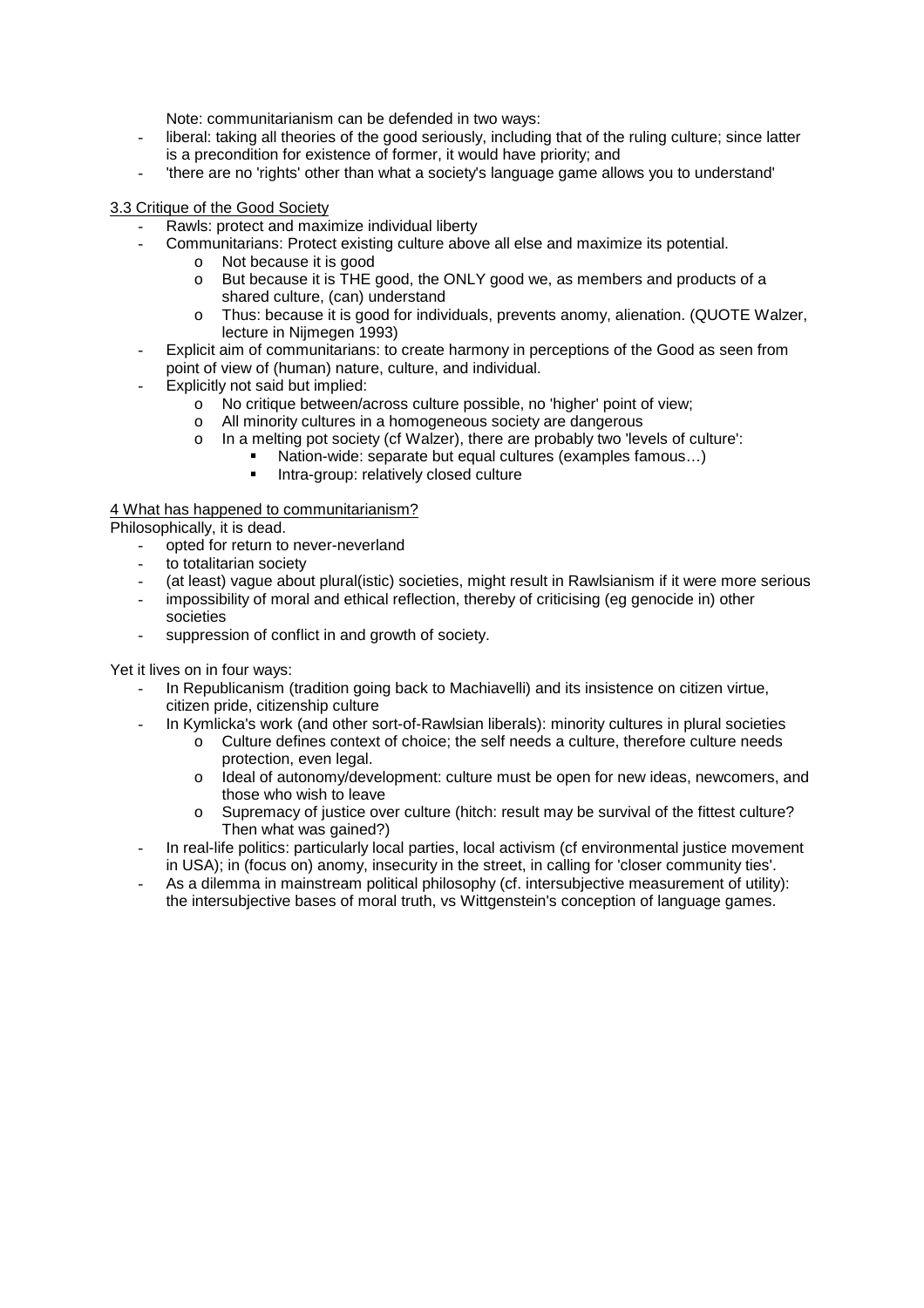$12$ Analytical Marxism

#### Required reading:

Will Kymlicka, Contemporary Political Philosophy (Oxford, Oxford University Press 1990), chapter on Marxism

Analytical Marxism: an introduction

1 Relation to Marxism, neo-Marxism etc.

Anal' Marxism is not about applying or re-interpreting Marx's historical determinism in or to modem world under modem conditions, nor about changing the world. What it takes from Marx is stategically chosen:

- private inspiration and/or agenda (cf Sen and cf Cohen in bookshop)
- part of the vocabulary and
- a few key concepts: equality, exploitation, alienation.

What you'll miss is e.g. false consciousness and ideology; labour value theory and economic theory; subject/structure debate etc.

Especially the first is, however, of vital importance - as we'll see in a moment.

What it takes from analytical school is far more important: intuition, the method, presumptions of both forms of liberalism (lib eq and libert), and moral pluralism.

2 The ethical issue in Marx: the problem.

Most fundamental question(s) for A-M: what is wrong with alienation, what with exploitation, why go for equality?

(Ask around)

Problem with Marxism: moral determinism vs political involvement (read: history vs justice).

British intuition: we do have feelings of justice - even Marx seems to have had them. Therefore either our intuition is wrong, or Marx is, or both.

Therefore three schools developed:

- Fake A-Saxon Analytical Marxism
- Half-Fake Same
- The Real Thing

The three schools:

(1) Fake A-Saxon Analytical Marxism Self-interest as objective basis of moral convictions, eg theories of justice;

No impartiality possible and if it were, it would not appeal,

Since you can't raise yourself above your class and complete society and Since objective conditions (economy) preclude compromise aka justice. Moreover, justice as 'remedial virtue' is a plot - invented by the rich and powerful to prevent

development of a society of plenty. Anything to do with scarcity is a plot - cf ecologism.

Marginal school; dismisses justice talk as twaddle.

Why fake? Because it rejects the basic thing in analytical philosophy: the intuition.

(2) Half-Fake Same

Admits most of the above but concludes that terms like alienation and exploitation are meant in an objective sense, not as moral categories.

Meaning (eg) that you're being exploited if you could be better off in a society of socialist equality.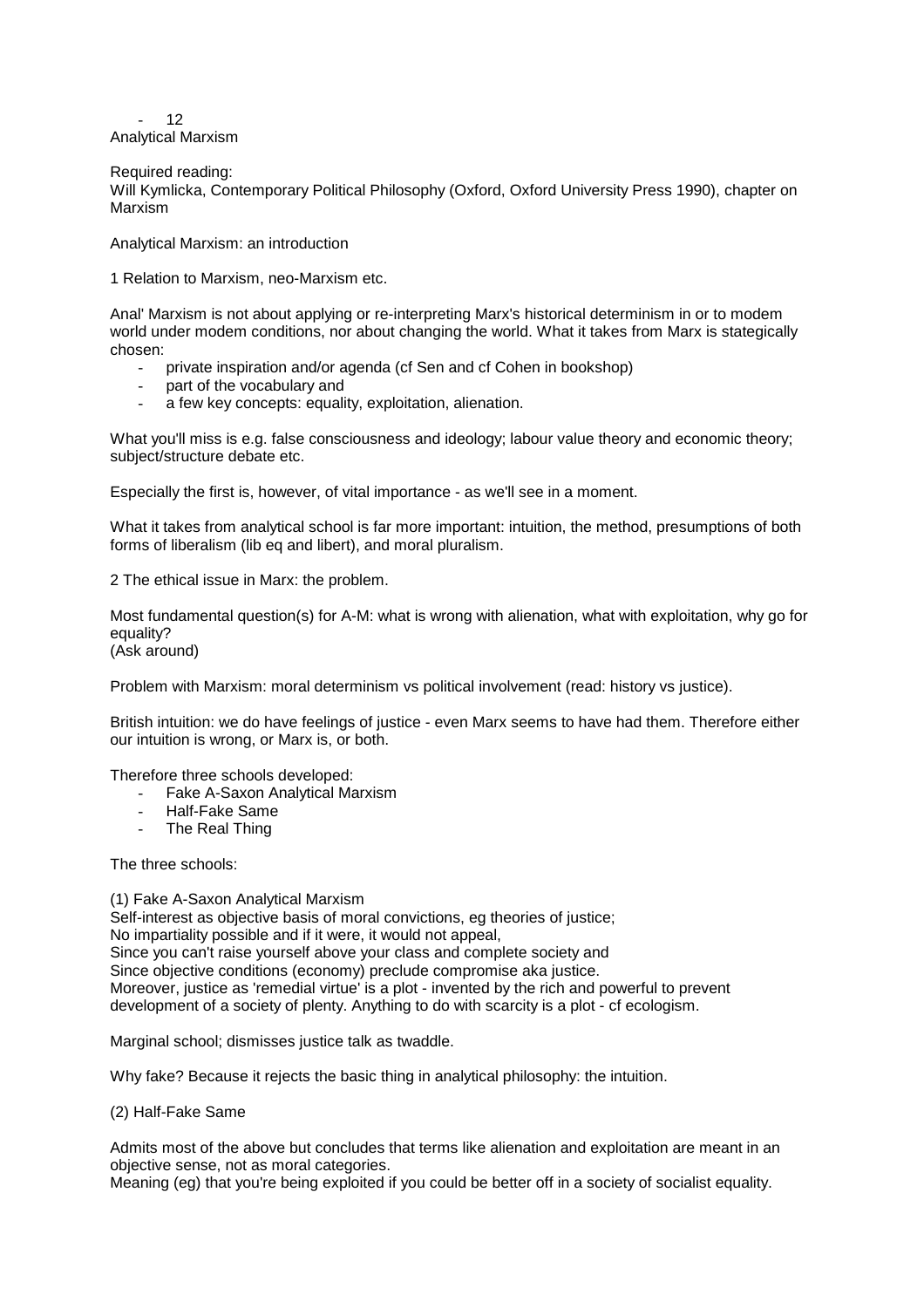Implication can be (Kymlicka) that you end up with Rawls's difference principle. In the end even with his complete two principles.

(NOTE that K argues that libertarians, communitarians, Marxists and even feminists - all must accept their theory as a roundabout way of justifying Rawls's ideas. Discussion?) Equality, Alienation, Exploitation etc are therefore purely empirical criteria for social stability.

### Example:

(communism) from each acc to ability to each acc to needs (socialism) unequal distr, for specialists until consciousness is adapted.

Cf Cohen on Rawls' DP: 'exploitation by the doctor.

Note that Half-fakes still demand end to scarcity; not really realistic (discussion: end to scarcity?)

#### 3 The Real Thing

Assumes that intuition of injustice is real, genuine and sincere - and moral.

Therefore it can be applied to distributive questions under conditions of scarcity like in Rawls's theory, and unlike one would expect of Marxists, as well as to matters of production (unlike Rawls but like Nozick).

Doing so involves the old foursome: equality, alienation, exploitation and need.

Led to distinctions between eg relevant and irrelevant inequality/exploitation; one can think of this like a refl. equilib. Between old Marx and new world.

#### Ex:

exploitation in Marx is any advantage, in Real Thing and intuition any unfair advantage.

Where's the diff?

- force or duress involved? Could be for investments or greater good (taxes). Reject
- property to be earned not stolen? If that were true you'd need a libertarian theory of (self-)ownership and end up like one. Would also need a better distinction between consumerand production goods, or a complete rejection of private property.
- unfair starting positions: capital v labour. Seems OK solution, seems to fit Marx as well (calls for access to the means of production) but is just one step away from Rawls' access to primary social goods, and two steps from his 2P.

#### Other example: alienation

Requires theory of the real self, free of capitalist exploitation. Now in Marx's view, real self is free agenda-setter; must admit that agendas can still conflict. Result: private sphere and protection etc; Rawls' first principle.

In sum:

Real Thing results in either liberal equality or libertarianism, meaning Marxism is internally contradictive. (And/or that Rawls is a pinko.) Some Marxists admit this, in a way: liberal theory is not liberal practice - in other words, it is liberalism that is internally contradictive.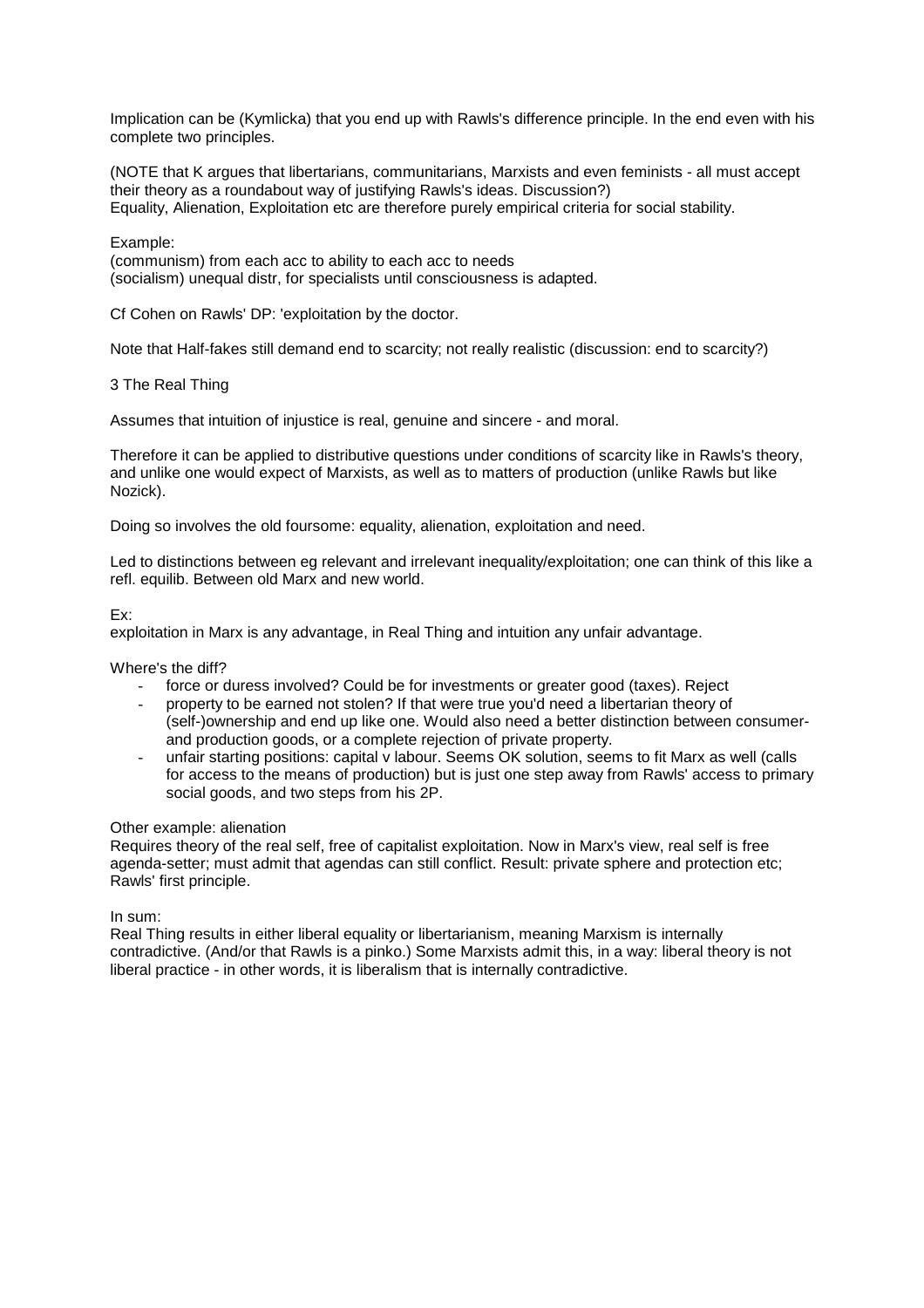13: Feminism

## Required reading:

Will Kymlicka, Contemporary Political Philosophy (Oxford, Oxford University Press 1990), chapter on Feminism

## Feminism

Why is it impopular in this course?

- out of fashion, everything has been achieved
- for those who disagree: because of what K does to feminism
- because of me: I find feminism repulsive and I'm not politically correct.
	- o Explain; compare fem vs lib to anti-slavery vs lib, or reading distasteful truths in general
	- o On (my) political correctness
	- o Dictionary of politically correct language
	- o Stigma moves from word to word, eg 'bitch' to person.

More important: what does K do to feminism?

What is feminism about, according to K?

Another analytical school; partly critique of all preceeding theories, partly theory in its own right. (K thus reduces F to mainstream plus EoC, the latter a footnote to Rawls: hidden agenda - it's all a misunderstanding. Ex: Benhabib on (an unread) Rawls.)

F is then about exclusion from ToJ, not from real world. Example: Muller-Okin (Justice and the Family) on eg Rawls.

Feminism: Ethics of Care

Basic assumption: no relevant difference between men and women as such, therefore no grounds for discrimination.

Two classic ways of doing justice to women ('remedial virtue'):

- formal equality (1900); neg liberty
- - structural equality; pos liberty; cf 'fair equality of opportunity', cf wheelchair entrances.

Neither really works (apparently). Three answers to question for further strategies (my words, not K's): Dominance approach; Difference approach; Ethics of Care. All move focus from politics to cultural and educational changes.

Dominance approach is about identifying real structures of power eg in education, discourse, consciousness. From here to political correctness.

In political theory: points to the distinction private/public (see Kyrnlicka: unclear) as source of continued inequality; argues for inclusion of private sphere in political debate.

K: (1) not all intrusion OK: colonisation; but if it is:

(2) nothing in liberalism prohibits this, therefore no reason to be a sectarian feminist.

Difference approach points to relevant differences between men and women; in character, biology, life etc. 'It's different for girls" in sex education, 'Why join the rat race, why aim to meet male standards?" in economics and politics. Hence, one could argue that women will never work as 'hard' as men and/or in the same jobs. Unpopular idea in some areas (smells of racism eg), but popular among eg ecofeminists. Danger of romanticising unliberating 'female life-styles'; cf today's women's magazines. On the up side: 'change of culture' in eg parliaments (if there is one).

Ethics of Care developed out of this: the different and intrinsically valuable way 'women' would think about ethical issues. (NB: 'feminine' not female.)

Three interpretations: capabilities, reasoning, concepts.